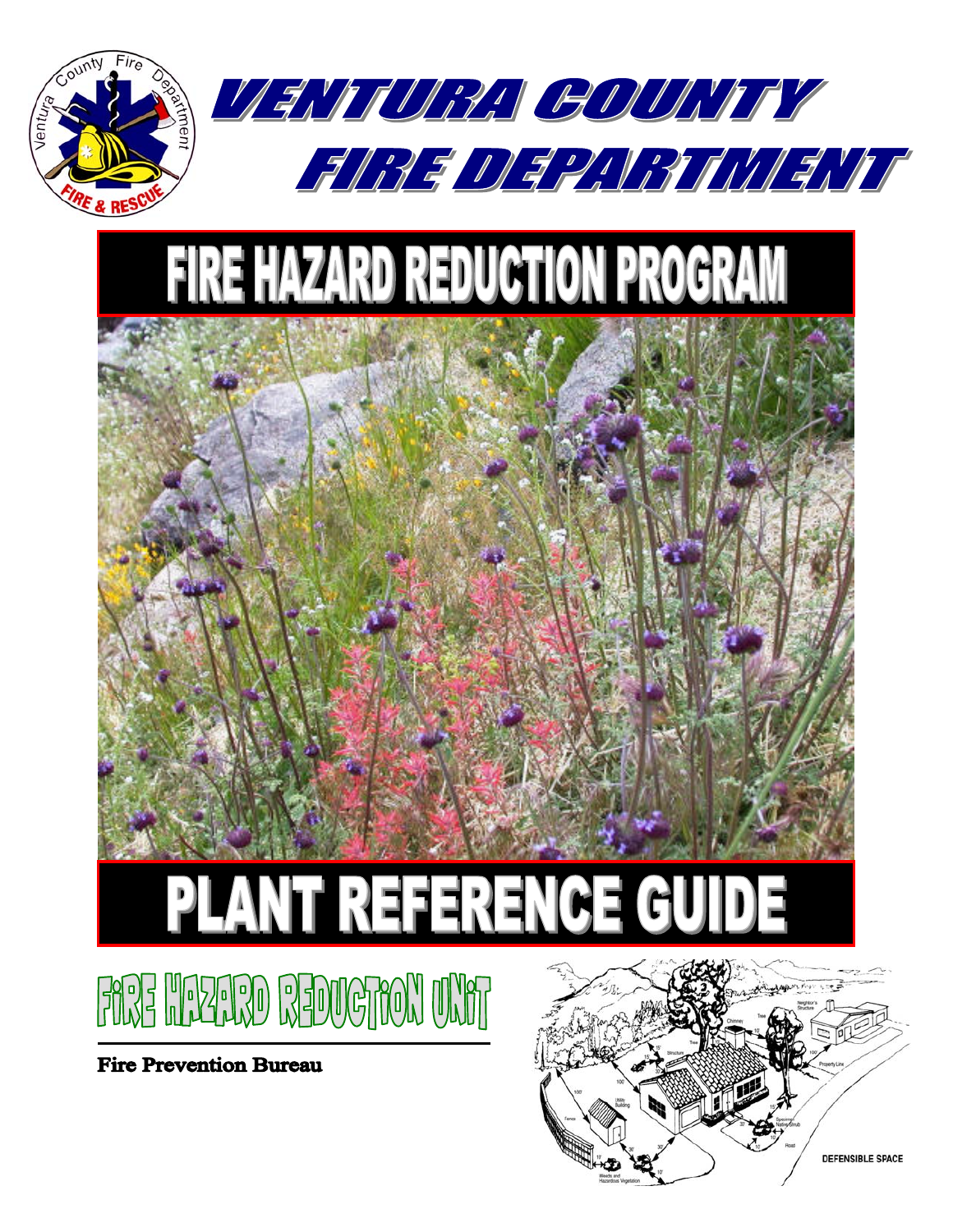# WENTURYA COUNTY FIRE DEPARTMENT FIRE HAZARD REDUCTION UNIT

#### FIRE PREVENTION BUREAU 165 Durley Ave. Camarillo, ca 93010 [http://fire.countyofventura.org](http://fire.countyofventura.org/)

#### PLANT REFERENCE LEGEND

| TYPE:           | GC – Ground Cover<br><b>SHRUB</b><br><b>TREE</b>                                                                                                                                                                                                                                                     |
|-----------------|------------------------------------------------------------------------------------------------------------------------------------------------------------------------------------------------------------------------------------------------------------------------------------------------------|
| <b>WATER:</b>   | $VL - Very Low$<br>$L - Low$<br>$M - Medium$<br>H-High                                                                                                                                                                                                                                               |
| <b>SPACING:</b> | $GC - OC$ : On Center Minimums<br>Shrub – Spacing of 15' between groups of no more than three $(3)$ .<br>Tree – Spacing of 15' between mature canopies, not On Center spacing.<br>All trees must be a minimum of 10' from structures.<br><i>*Target</i> – Not Recommended with in 30' of structures. |
| N:              | Native                                                                                                                                                                                                                                                                                               |
| $E/D$ :         | Evergreen/Deciduous                                                                                                                                                                                                                                                                                  |
|                 | Ground Cover-<br>Shrubs - l<br>Trees -                                                                                                                                                                                                                                                               |

*TARGET (Undesirable Plants) SPECIES ARE DESIGNATED WITH AN \*. They are not RECOMMENDED with in 30' of structures, some may not be recommended with in 100' of structures. Plants highlighted in Green are known to be invasive species and have been known to degrade, change and/or displace native habitats.* 

THIS IS NOT A **RECOMMENDED** LIST. IT IS A **GUIDE** TO COMMONLY USED NATIVE AND ORNAMENTAL PLANTS. USE THIS GUIDE AS A **REFERENCE** IN LANDSCAPE PLANNING. CHECK SPACING REQUIREMENTS AND SETBACK RECOMMENDATIONS CAREFULLY.

Defensible space is based on fuel reduction (clearance or thinning), some plant type conversion to a higher moisture content, proper irrigation and plant selection. Prevention of horizontal and vertical continuities is key. Erosion control must always be considered with brush clearance activities by using appropriate mitigation measures.

**Vines and climbing plants are not allowed on combustible structures and are therefore not included in the plant reference guide.**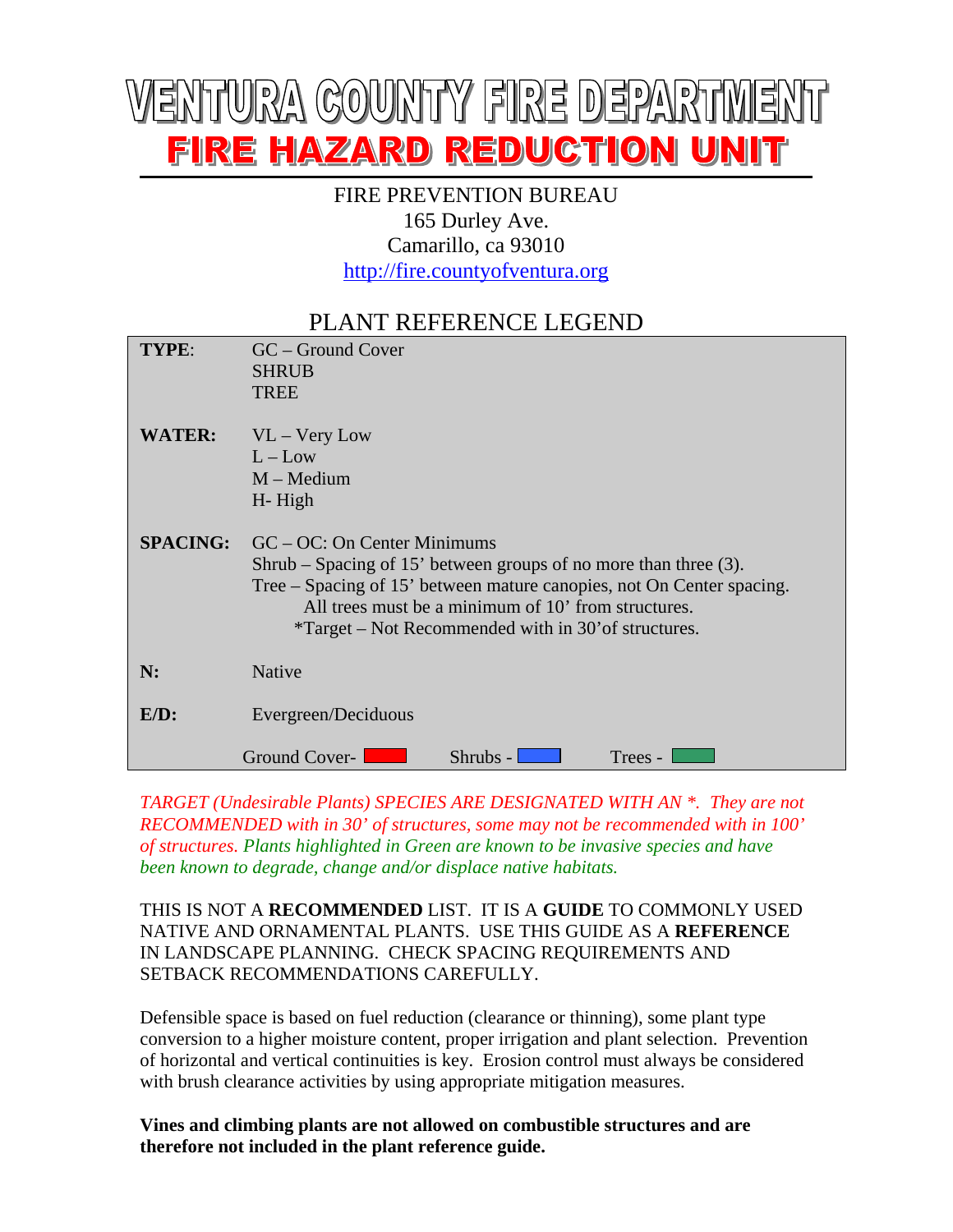

### FIRE HAZARD REDUCTION PROGRAM

| <b>BOTANICAL NAME</b>                | <b>COMMON NAME</b>            | <b>TYPE</b>     | <b>WATER</b> | <b>HEIGHT</b>  | <b>SPREAD</b>      | N                         | E/D                     |
|--------------------------------------|-------------------------------|-----------------|--------------|----------------|--------------------|---------------------------|-------------------------|
| Abelia grandiflora "Prostrata"       | Prostrate Glossy Abelia       | GC              | M            | $1-2"$         | $3-4"$             |                           | E                       |
| Acacia redolens <sup>*</sup>         | Desert Carpet Acacia          | GC              | <b>VL</b>    | 18'            | $6^{\circ}$        |                           | ${\bf E}$               |
| Achillia tomentosa                   | <b>Woolly Yarrow</b>          | GC              | $\mathbf{L}$ | $6 - 10"$      | $6 - 12"$          |                           | E                       |
| Ajuga reptans                        | <b>Carpet Bulge</b>           | GC              | $\, {\rm H}$ | $4 - 6$ "      | $2-4"$             |                           | ${\bf E}$               |
| Aptenia cordifolia                   | Red Apple Ice Plant           | GC              | M, L         | $-12"$         | Varies             |                           | ${\bf E}$               |
| Arctostaphylos "Pacific Mist" *      | <b>NCN</b>                    | GC              | L            | $1-2"$         | $5-6'$             |                           | $\mathbf E$             |
| Arctostaphylos e. "Emerald Carpet" * | Emerald Carpet Manzanita      | GC              | L, VL        | $\overline{1}$ | $4 - 6'$           |                           | $\mathbf E$             |
| Arctostaphylos edmundsii *           | Little Sur Manzanita          | GC              | L, VL        | $1-2"$         | $4 - 6'$           |                           | ${\bf E}$               |
| Arctostaphylos hookeri*              | Monterey Manzanita            | GC              | L            | $1-2"$         | $4 - 6'$           |                           | ${\bf E}$               |
| Arctostaphylos uva-ursi *            | Bearberry                     | GC              | L            | $6 - 12$ "     | $5-6'$             |                           | E                       |
| Arctotheca calendula                 | Cape Weed                     | GC              | M, L         | $-12"$         | $-18"$             |                           | $\mathbf E$             |
| Artemesia caucasica *                | Silver Spreader               | GC              | L, VL        | $3 - 6$ "      | $2^{\circ}$        |                           | $\mathbf E$             |
| Artemesia californica 'cultivars' *  | Sagebrush - Prostrate forms   | $\overline{GC}$ | L, VL        | Varies         | Varies             |                           | $\overline{E}$          |
| Asarum caudatum                      | Wild Ginger                   | GC              | M, H         | $7 - 10$ "     | 2,                 |                           | $\mathbf D$             |
| Atriplex semibaccata *               | <b>Creeping Saltbrush</b>     | GC              | L, VL        | 1 <sup>2</sup> | $1-5'$             | $\mathbf X$               | E                       |
| Baccharis p. 'Pigeon Point' *        | Dwarf Coyote Brush            | GC              | L, VL        | $12 - 24"$     | 6 <sup>o</sup>     |                           | ${\bf E}$               |
| Baccharis p 'Twin Peaks' *           | Dwarf Coyote Brush            | GC              | L, VL        | $12 - 24"$     | 6 <sup>o</sup>     |                           | E                       |
| Baccharis pilularis *                | Coyote Brush                  | GC              | L, VL        |                |                    | $\mathbf X$               |                         |
| C. s. 'Repens' *                     | Pro. Willowleaf Contoneater   | GC              | M, L         | $-6"$          | 6'                 |                           | E                       |
| C. Salicifolius 'Emerald Carpet' *   | Pro. Willowleaf Contoneater   | GC              | M, L         | $12 - 15"$     | 8'                 |                           | E                       |
| Carpobrotus species                  | Sea Fig                       | GC              | $\mathbf{L}$ | $6 - 12"$      | $24 - 30"$         |                           | $\overline{E}$          |
| Ceanothus gloriosus *                | Point Reyes Ceanothus         | GC              | $\mathbf{L}$ | $1-2"$         | $4 - 5'$           | $\mathbf X$               | ${\bf E}$               |
| Ceanothus griseus varieties *        | Prostrate carmel creaper      | GC              | L            | $2 - 3'$       | $8-10'$            | $\mathbf X$               | ${\bf E}$               |
| Ceanothus maritimus *                | <b>Maritime Ceanothus</b>     | GC              | $\mathbf L$  | $1-3'$         | $4 - 5'$           | $\boldsymbol{\mathrm{X}}$ | ${\bf E}$               |
| Cerastium tomentosum                 | Snow-in-summer                | GC              | M, L         | $6 - 8$        | $2 - 3'$           |                           | ${\bf E}$               |
| Chamaemelum nobile                   | Chamonile                     | GC              | M            | $6 - 8$ "      | $-12"$             |                           | $\overline{E}$          |
| Cistus 'Sunset'                      | Rockrose                      | GC              | L, VL        | $1-2"$         | $6 - 8'$           |                           | E                       |
| Cistus 'Warley rose'                 | Rockrose                      | GC              | L, VL        | $\overline{1}$ | $4^"$              |                           | ${\bf E}$               |
| Cistus salviifolius                  | Sage leaf Rockrose            | GC              | L, VL        | $1-2"$         | $6^{\circ}$        |                           | ${\bf E}$               |
| Coprosma kirkii *                    | No common name                | GC              | M, L         | $\overline{2}$ | $6 - 8'$           |                           | $\mathbf E$             |
| Coreopsis auriculata 'Nana'          | No common name                | GC              | L, VL        | $5 - 8$ "      | $2$ <sup>'</sup>   | $\overline{\mathrm{X}}$   | E                       |
| Cotoneaster adpressus praecox *      | Cotoneaster                   | GC              | M, L         | $-18"$         | $\overline{6}$     |                           | ${\bf D}$               |
| Dalea Greggii *                      | <b>Trailing Indigo Bush</b>   | $\overline{GC}$ | L, VL        | $12-18"$       | $5 - 10$ "         |                           | $\overline{\mathrm{E}}$ |
| Delosperma alba                      | White Trailing Ice Plant      | GC              | L            | $-12"$         | $2^{\circ}$        |                           | E                       |
| Dichondra micrantha                  | Dichondra                     | GC              | H, M         | $-6"$          | $2^{\circ}$        |                           | E                       |
| Drosanthemum hispidum                | Ice Plant                     | ${\rm GC}$      | L            | $-12$          | $1-2$ <sup>*</sup> |                           | E                       |
| Duchesnea indica                     | <b>Indian Mock Strawberry</b> | GC              | L            | $-8"$          | $4^"$              |                           | E                       |
| Dymondia margaretae                  | No common name                | GC              | M, L         | $-3"$          | $12 - 24"$         |                           | ${\bf E}$               |
| Erigeron glaucus                     | Seaside Daisy                 | ${\rm GC}$      | M, L         | $10-12"$       | $2^{\circ}$        | $\mathbf X$               | ${\bf E}$               |
| Erigeron karvinskianus               | Santa Barbara Daisy           | ${\rm GC}$      | M, L         | $10 - 20$ "    | 3'                 |                           | E                       |
| Euonymus fortunei 'Colorata'         | Purple-Leaf Winter Creeper    | GC              | M            | $1-2$          | $6^{\circ}$        |                           | E                       |
| Festuca cinerea (ovin glauca)        | <b>Blue Fescue</b>            | ${\rm GC}$      | M, L         | $-12"$         | $2^{\circ}$        |                           | E                       |
| Festuca rubra                        | Red Fescue                    | ${\rm GC}$      | M, L         | $-16"$         | $-30"$             |                           | E                       |
| Fragaria chiloensis                  | Wild Strawberry               | ${\rm GC}$      | L, VL        | $6 - 12$ "     | $-24"$             |                           | E                       |
| Gazania rigens var Leucolaena        | Trailing Gazania              | ${\rm GC}$      | L            | $6 - 10$ "     | $-24"$             |                           | ${\bf E}$               |
| Geranium incanum                     | Cranesbill                    | ${\rm GC}$      | M, L         | $-12"$         | 12"                |                           | E                       |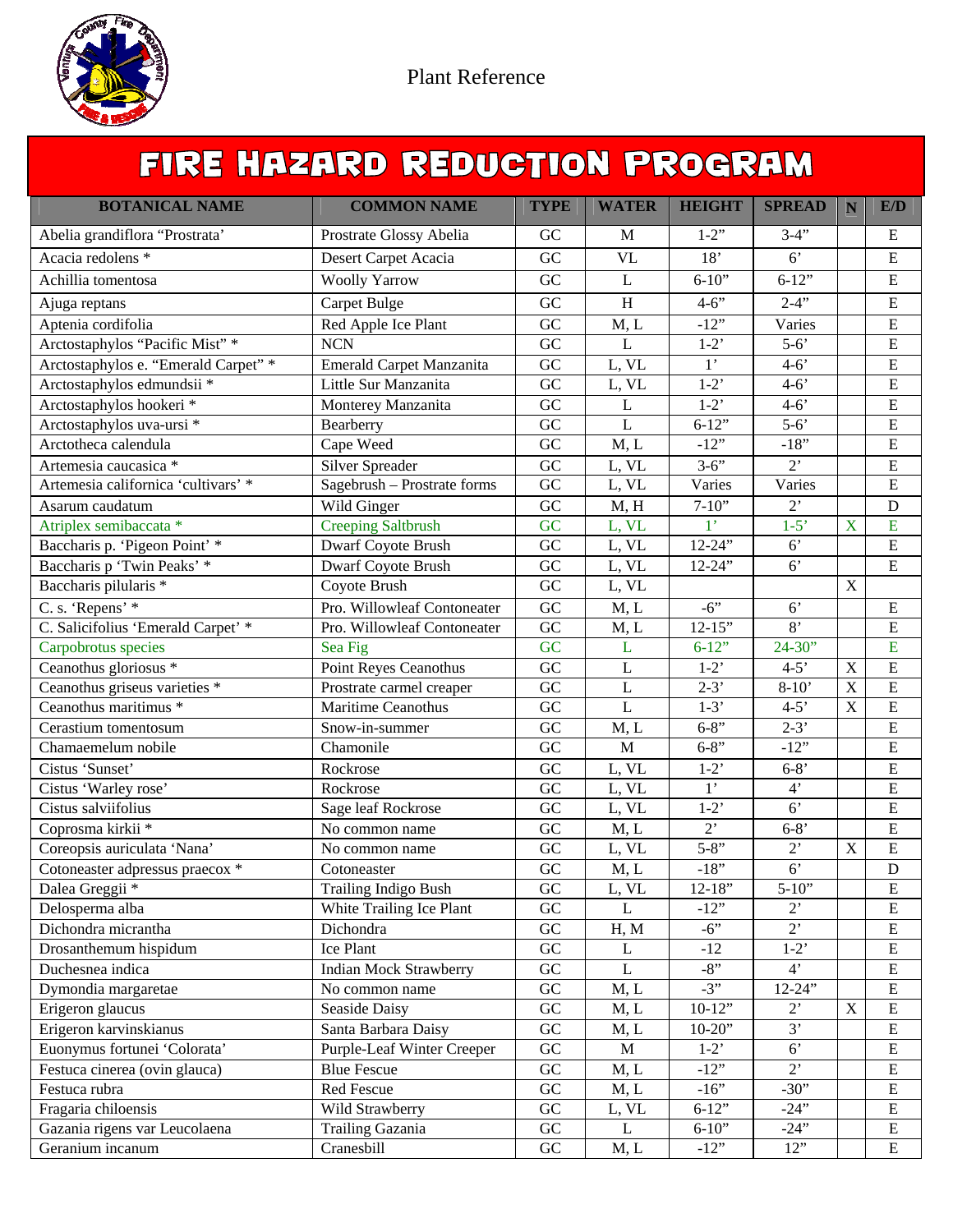

## FIRE HAZARD REDUCTION PROGRAM

| <b>BOTANICAL NAME</b>                    | <b>COMMON NAME</b>              | <b>TYPE</b>     | <b>WATER</b>   | <b>HEIGHT</b>      | <b>SPREAD</b>    | N           | E/D                     |
|------------------------------------------|---------------------------------|-----------------|----------------|--------------------|------------------|-------------|-------------------------|
| Glechoma hederacea                       | Ground Ivy                      | GC              | M              | $3 - 6$ "          | $-18"$           |             | E/D                     |
| Hedera helix & varieties                 | <b>English Ivy</b>              | GC              | M, L           | $6 - 18"$          | $4^{\circ}$      |             | E                       |
| Heliaanthemum nummularium                | Sunrose                         | GC              | $\bf L$        | $6 - 8$ "          | $\overline{3}$   |             | ${\bf E}$               |
| Herniaria glabra                         | Green Carpet                    | GC              | M              | $2 - 3$ "          | $-16"$           |             | E                       |
| Hypericum calycinum                      | Aaron's Beard                   | GC              | M, L           | $6-12$ "           | 3'               |             | E                       |
| Hypericum coris                          | No common name                  | GC              | M, L           | $6 - 12$ "         | $2^{\circ}$      |             | E                       |
| Iberis sempervirens                      | Evergreen Candytuft             | ${\rm GC}$      | M              | $6 - 12$ "         | $6 - 12"$        |             | ${\bf E}$               |
| Iva hayesiana *                          | Poverty Weed                    | GC              | L, VL          | $2 - 3'$           | $4 - 5'$         | $\mathbf X$ | $\overline{E}$          |
| Juniperus confeerta                      | Shore Juniper                   | GC              | L              | $8-12"$            | $4 - 5'$         |             | E                       |
| Lampranthus spectabilis                  | <b>Trailing Ice Plant</b>       | GC              | L              | $-12"$             | $12 - 24"$       |             | $\mathbf E$             |
| Laurentia fluviatilis                    | <b>Blue Star Creeper</b>        | $\overline{GC}$ | M              | $2-4$ "            | $6 - 12$ "       |             | E                       |
| Liriope spicata                          | Big Blue Lilly Turf             | GC              | M              | 18"                | 12"              |             | E                       |
| Lonicera japonica                        | Japanese Honeysuckle            | GC              | M              | $1-2"$             | $6 - 10'$        |             | $\mathbf E$             |
| Lysimachia nummularia                    | Moneywort                       | GC              | H, M           | $2 - 6$ "          | $\overline{2}$   |             | ${\bf E}$               |
| Mahonia aquifolium 'Compacta'            | <b>Compact Oregon Grape</b>     | ${\rm GC}$      | M, L           | $1-2$ <sup>'</sup> | $2 - 3'$         |             | $\mathbf E$             |
| Mahonia repens                           | Creeping Mahonia                | GC              | M, L           | $2 - 3'$           | $2 - 3'$         | $\mathbf X$ | E                       |
| Myoporum 'Pacificum'                     | Pacific Myoporum                | GC              | M, L           | $2-3'$             | $2 - 3'$         |             | $\overline{E}$          |
| Myoporum parvifolium                     | <b>NCN</b>                      | GC              | $\mathbf{L}$   | $-3"$              | $\mathbf{Q}$     |             | E                       |
| Nandina domectica 'Harbour Dwarf'        | Dwarf Heavenly Bamboo           | GC              | M, L           | $1.5 - 2'$         | $2 - 3'$         |             | $\mathbf E$             |
| Oenothera berlandieri                    | <b>Mexican Evening Primrose</b> | GC              | L, VL          | $10-12$            | $\overline{4}$   |             | $\overline{E}$          |
| Oenothera stubbei                        | Baja Evening Primrose           | GC              | L, VL          | $-5"$              | $\overline{2}$   |             | $\mathbf E$             |
| Ophiopogon japonicus                     | Mondo Grass                     | GC              | M              | $8-12"$            | $12 - 24"$       |             | $\mathbf E$             |
| Osteosperumum fruticosum                 | <b>Trailing African Daisy</b>   | GC              | M              | $-18"$             | $4^{\circ}$      |             | ${\bf E}$               |
| Pelargonium peltatum                     | Ivy Geranium                    | GC              | M              | $2^{\circ}$        | $4^{\circ}$      |             | ${\bf E}$               |
| Pelargonium tomentosum                   | Geranium                        | GC              | M              | $-18"$             | $2-4'$           |             | E                       |
| Phyla nodiflora (Lippia repens)          | Lippia                          | GC              | M, L           | $2 - 15"$          | 3'               |             | E/D                     |
| Polygonium capitatum                     | Pink Clover                     | GC              | M, L           | $-18"$             | $2^{\circ}$      |             | E                       |
| Potentilla tabernaemontanii              | Spring Cinquefoil               | GC              | M, L           | $2 - 6$            | $-12"$           |             | $\mathbf E$             |
| Ribes viburnifolium                      | Catalina Perfume                | GC              | L, VL          | 3'                 | 3'               | $\mathbf X$ | $\overline{E}$          |
| Rosmarinus officinalis 'Huntington Blue' | No common name                  | GC              | $\mathbf L$    | $-18"$             | $\overline{4}$   |             | E                       |
| Rosmarinus officinalis 'Prostratus'      | <b>Prostrate Rosemary</b>       | GC              | $\mathbf{L}$   | $-24"$             | 6 <sup>o</sup>   |             | E                       |
| Salvia sonomensis *                      | Creeping Sage                   | ${\rm GC}$      | $\mathbf L$    | $8-12"$            | $3-4'$           | $\mathbf X$ | $\mathbf E$             |
| Santolina chamaecyparissus               | Lavender Cotton                 | ${\rm GC}$      | $\overline{L}$ | $-24"$             | 3'               |             | $\overline{\mathrm{E}}$ |
| Santolina rosmarinifolius (virens)       | Green Lavender Cotton           | GC              | $\mathbf L$    | $-24"$             | 3'               |             | ${\bf E}$               |
| Scaevola 'Mauve Clusters'                | No common name                  | GC              | M, L           | $4 - 6$ "          | $3-4'$           |             | E                       |
| Sedum species                            | Stonecrops                      | ${\rm GC}$      | L, VL          | Varies             | Varies           |             | E                       |
| Senecio mandraliscae                     | <b>Blue Chalk Sticks</b>        | GC              | M, L           | $-18"$             | 5'               |             | ${\bf E}$               |
| Senecio serpens                          | <b>Blue Chalk Sticks</b>        | ${\rm GC}$      | M, L           | $-12"$             | 3'               |             | ${\bf E}$               |
| Soleirolia solerirolii                   | Baby;s Tears                    | GC              | H, M           | $3 - 6$ "          | $-18"$           |             | ${\bf E}$               |
| Teucrium T. cossonii                     | Germander                       | ${\rm GC}$      | L              | $4 - 6$ "          | $2$ <sup>'</sup> |             | E                       |
| Teucrium chamaedrys 'Prostratum'         | Prostrate Gemander              | ${\rm GC}$      | M, L           | $4 - 6$ "          | 3'               |             | ${\bf E}$               |
| Thymus praecox arcticus                  | Mother of Thyme                 | ${\rm GC}$      | M, L           | $2 - 6$ "          | $-18"$           |             | E                       |
| Thymus pseudolanuginosus                 | Woolly Thyme                    | ${\rm GC}$      | M, L           | $2 - 3$ "          | $-12"$           |             | ${\bf E}$               |
| Trachelospermum jasminoides              | Star Jasmine                    | ${\rm GC}$      | M, L           | $2^{\circ}$        | $4 - 5'$         |             | E                       |
| Trifolium fragiferum "o'conner's" *      | O'Connor's Leegume              | ${\rm GC}$      | M, L           | $6 - 15"$          | $6^{\circ}$      |             | E                       |
| Verbena hybrida                          | Garden Verbena                  | ${\rm GC}$      | L, VL          | $6 - 12$ "         | $1.5 - 3'$       |             | ${\bf E}$               |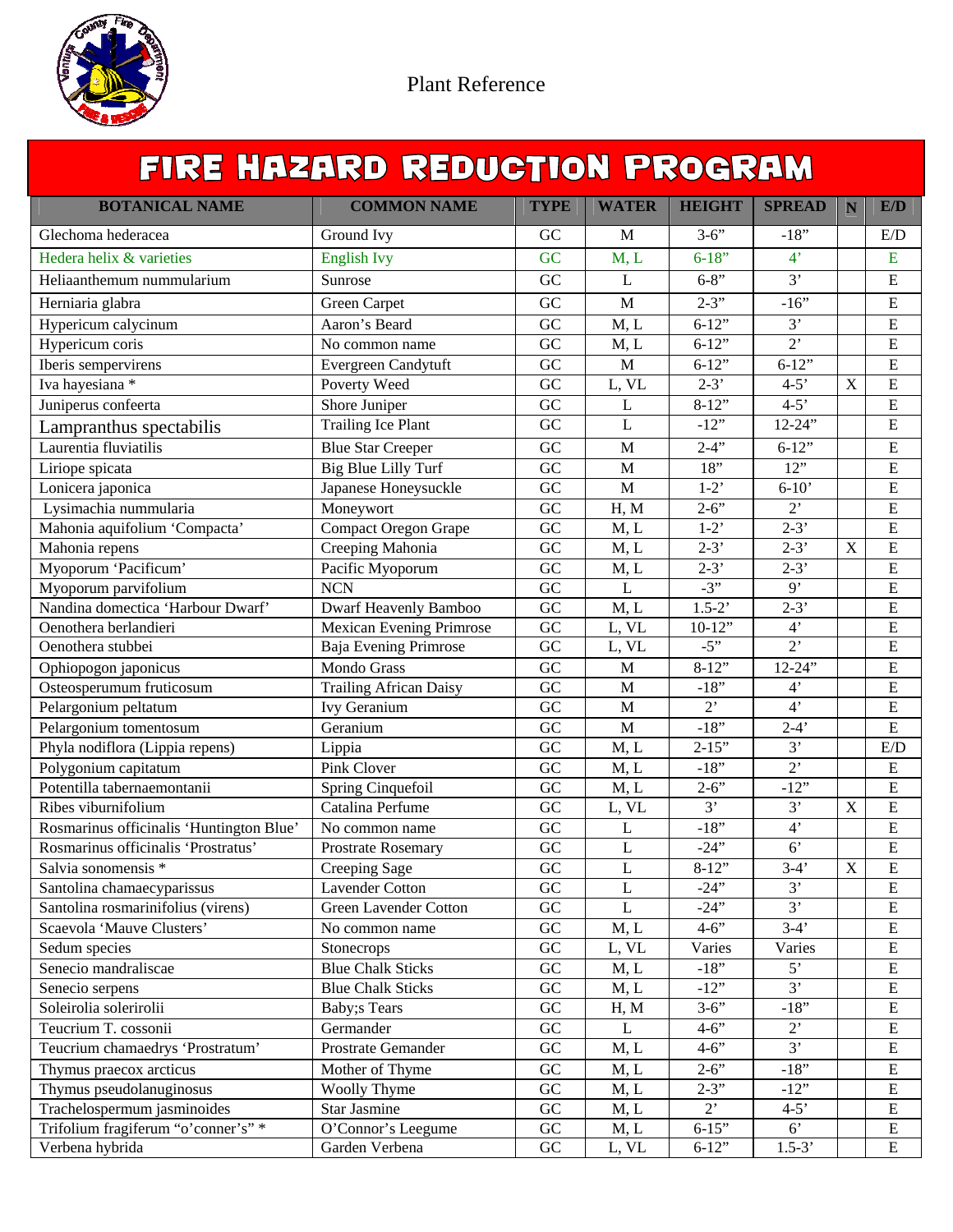

| FIRE HAZARD REDUCTION PROGRAM |                    |             |                |               |               |  |     |  |  |  |
|-------------------------------|--------------------|-------------|----------------|---------------|---------------|--|-----|--|--|--|
| <b>BOTANICAL NAME</b>         | <b>COMMON NAME</b> | <b>TYPE</b> | <b>WATER</b>   | <b>HEIGHT</b> | <b>SPREAD</b> |  | E/D |  |  |  |
| Verbena peruviana             | No common name     | GC.         | L, VL          | $-8"$         | $2^{\circ}$   |  | Е   |  |  |  |
| Verbena pulchella gracilior   | Moss Verbena       | GC          | L, VL          | $12 - 15"$    | $2 - 3'$      |  | E   |  |  |  |
| Verbena tenuisecta            | Moss Verbena       | GC          | L, VL          | $12 - 15"$    | $2 - 3'$      |  | E   |  |  |  |
| Vinca Major                   | Periwinkle         | GC          | M              | $12 - 24$ "   | $4-6'$        |  | F.  |  |  |  |
| Wedelia trilobata *           | Wedelia            | GC          | M <sub>r</sub> | $-12"$        | $4-6'$        |  | Е   |  |  |  |

Zauschneria californica \* California Fuchsia GC L, VL 1-2' 3-5' X E Zoysia tenuifolia Korean Grass GC M, L -6" -18" E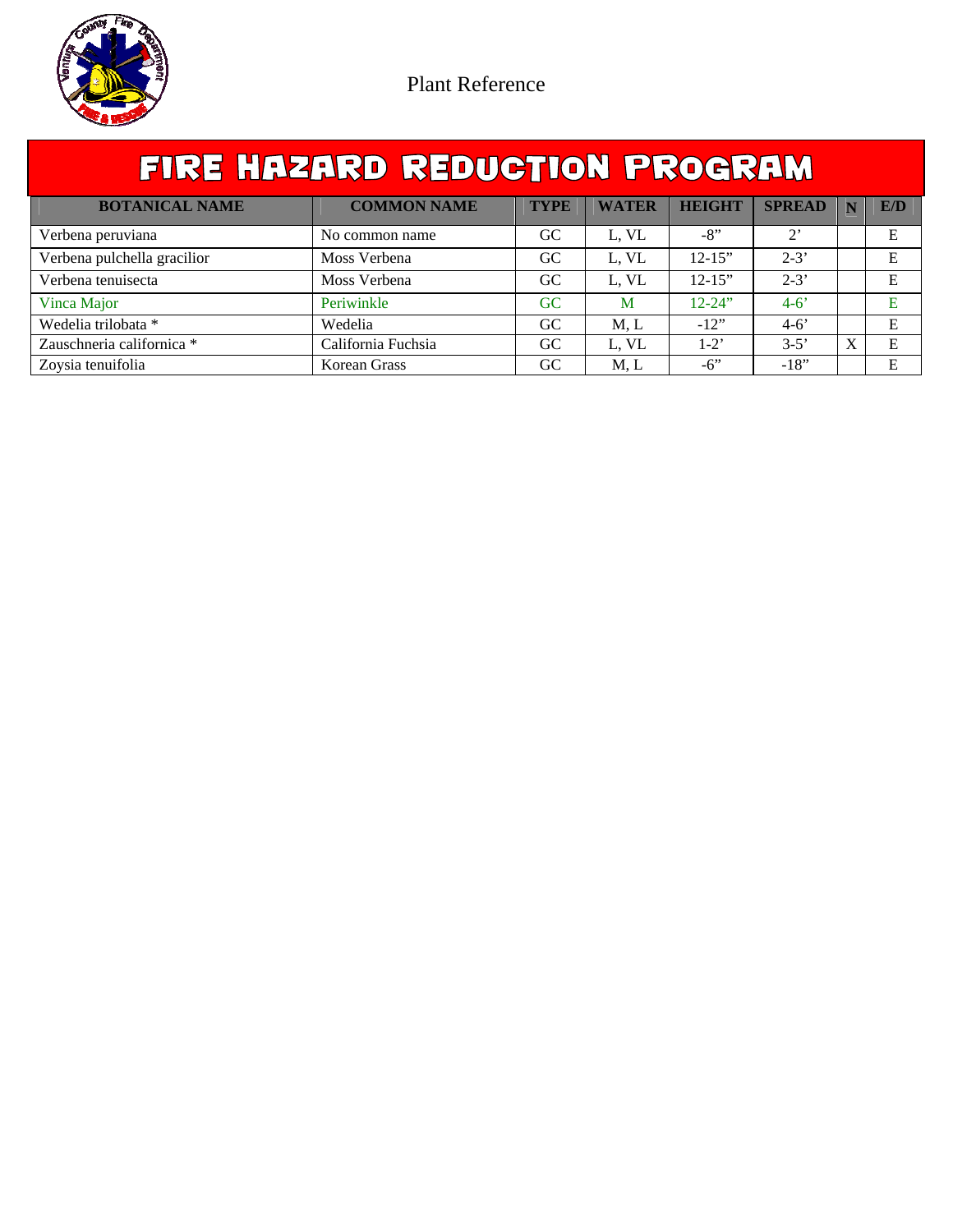

| FIRE HAZARD REDUCTION PROGRAM      |                                    |                           |                |                  |                  |                         |                |  |  |
|------------------------------------|------------------------------------|---------------------------|----------------|------------------|------------------|-------------------------|----------------|--|--|
| <b>BOTANICAL NAME</b>              | <b>COMMON NAME</b>                 | <b>TYPE</b>               | <b>WATER</b>   | <b>HEIGHT</b>    | <b>SPREAD</b>    | N                       | E/D            |  |  |
| Abutilon hybridum                  | Chinese Lantern                    | Shrub                     | M              | 10'              | 10'              |                         | E              |  |  |
| Acanthus mollis                    | Bear's Breech                      | Shrub                     | H, M           | $4^{\circ}$      | $4 - 6'$         |                         | E/D            |  |  |
| Achillea filipendulina *           | <b>Fernleaf Yarrow</b>             | Shrub                     | L, VL          | $4 - 5'$         | $2$ <sup>'</sup> |                         | ${\bf E}$      |  |  |
| Achmea species                     | Bromeliaceae                       | Shrub                     | L              | $\overline{2}$   | $\overline{2}$   |                         | ${\bf E}$      |  |  |
| Adenostema fasciculatum *          | Chamise*                           | Shrub                     | $\overline{L}$ | $5-12'$          | $5 - 8'$         | $\mathbf X$             | ${\bf E}$      |  |  |
| Aeonium species                    | Crassulaceae                       | Shrub                     | M, L           | $\overline{3}$   | $\overline{2}$   |                         | ${\bf E}$      |  |  |
| Agapanthus species                 | Lily Of The Nile                   | Shrub                     | M              | Varies           | Varies           |                         | E/D            |  |  |
| Agave species                      | Agave                              | Shrub                     | L, VL          | Varies           | Varies           |                         | ${\bf E}$      |  |  |
| Alocasia macrorrhiza               | Elephant's Ear                     | Shrub                     | H              | 5'               | $4^{\circ}$      |                         | ${\bf E}$      |  |  |
| Aloe species                       | Aloe                               | Shrub                     | L, VL          | Varies           | Varies           |                         | ${\bf E}$      |  |  |
| Alyogyne huegelii *                | Blue Hibiscus *                    | Shrub                     | M, L           | $\overline{5-8}$ | 8'               |                         | ${\bf E}$      |  |  |
| Anigozanthos flavidus              | Kangaroo Paw                       | Shrub                     | M, L           | $3-5'$           | 3'               |                         | ${\bf E}$      |  |  |
| Anigozanthos manglesii             | No common name                     | Shrub                     | M, L           | $\overline{3}$   | 3'               |                         | $\mathbf E$    |  |  |
| Arbutus unedo 'Compacta' *         | Dwarf Strawberry Tree <sup>*</sup> | Shrub                     | M, L           | $6 - 8'$         | 8'               |                         | ${\bf E}$      |  |  |
| Arbutus unedo 'Elfin King' *       | Elfin King *                       | $\overline{\text{Shrub}}$ | M, L           | $3-5'$           | $\overline{6}$   |                         | E              |  |  |
| Arbutus unedo 'Octoberfest' *      | No common name *                   | Shrub                     | M, L           | $6 - 8'$         | 8'               |                         | ${\bf E}$      |  |  |
| Arctostaphylos species *           | Manzanita *                        | Shrub                     | L, VL          | Varies           | Varies           | X                       | $\mathbf E$    |  |  |
| Artemisia 'Powis Castle' *         | Powis Castle *                     | Shrub                     | L, VL          | 3'               | $6^{\circ}$      |                         | $\mathbf E$    |  |  |
| Artimisia californica *            | California Sagebrush *             | Shrub                     | $\overline{L}$ | $3 - 5'$         | $\overline{3-5}$ | $\overline{\mathbf{X}}$ | $\overline{E}$ |  |  |
| Artimisia stellerapa *             | Beach Worm Wood *                  | Shrub                     | L, VL          | 3'               | $\overline{3}$   |                         | E              |  |  |
| Aspidistra elatior                 | <b>Cast Iron Plant</b>             | Shrub                     | M, L           | $-30"$           | $\overline{3}$   |                         | $\mathbf E$    |  |  |
| Asplenium bulbiferum               | Mother Fern                        | Shrub                     | H, M           | $4^"$            | $\overline{4}$   |                         | $\mathbf E$    |  |  |
| Aucuba japonica                    | Japanese Aucuba                    | Shrub                     | M, L           | 6'               | $6^{\circ}$      |                         | $\mathbf E$    |  |  |
| Baccharis p.ssp. Consanguinea *    | Coyote Brush *                     | Shrub                     | L, VL          | Varies           | Varies           |                         | $\mathbf E$    |  |  |
| Begonia species                    | Begonia                            | Shrub                     | H, M           | Varies           | Varies           |                         | ${\bf E}$      |  |  |
| Berberis thunbergii                | Japanese Barberry                  | Shrub                     | M, L           | $4 - 6'$         | $4 - 6'$         |                         | D              |  |  |
| Berberis thunbergii 'cultivars'    | Barberry                           | Shrub                     | M, L           | Varies           | Varies           |                         | $\mathbf D$    |  |  |
| Bergenia crassifolia               | Winter Blooming Bergenia           | Shrub                     | M, L           | $-20$ "          | $-20"$           |                         | $\mathbf E$    |  |  |
| Bougainvillea species *            | Bougainvillea <sup>*</sup>         | Shrub                     | $\mathbf L$    | $10-25$          | $10-25$          |                         |                |  |  |
| Buddleia davidii *                 | Butterfly Bush <sup>*</sup>        | Shrub                     | M, L           | 10'              | 12'              |                         | E/D            |  |  |
| Buxus microphylla japonica *       | Japanese Boxwood *                 | Shrub                     | M, L           | $\overline{4-6}$ | $\overline{4-6}$ |                         | ${\bf E}$      |  |  |
| Buxux microphylla koreana Korean * | Korean Boxwood*                    | Shrub                     | M, L           | $4 - 6'$         | $4 - 6'$         |                         | E              |  |  |
| Caesalpinia gilliesii <sup>*</sup> | Bird Of Paradise Bush *            | Shrub                     | L, VL          | 10'              | 10'              |                         | E/D            |  |  |
| Caesalpinia mexicana *             | Mexican Bird Of Paradise *         | Shrub                     | L, VL          | $10-12'$         | 15'              |                         | E/D            |  |  |
| Caesalpinia pulcherrima *          | Red Bird Of Paradise*              | Shrub                     | L, VL          | $10^{\circ}$     | 10'              |                         | E/D            |  |  |
| Calliandra californica *           | Baja Fairy Duster <sup>*</sup>     | Shrub                     | L, VL          | $\overline{3}$   | $4 - 5'$         | X                       | E/D            |  |  |
| Calliandra eriophylla *            | Fairy Duster <sup>*</sup>          | Shrub                     | L, VL          | 3'               | $4 - 5'$         |                         | E/D            |  |  |
| Callistemon citrinus 'Compacta' *  | Bottlebrush <sup>*</sup>           | Shrub                     | L, VL          | $\overline{5}$   | 5'               |                         | ${\bf E}$      |  |  |
| Calycanthus occidentalis *         | Spice Bush *                       | Shrub                     | M, L           | $4 - 12'$        | $\overline{5}$   |                         | D              |  |  |
| Carissa macrocarpa (grandiflora)   | Natal Plum                         | Shrub                     | M, L           | $7$ '            | $7$ '            |                         | E              |  |  |
| Carpenteria californica *          | <b>Bush Anemone</b> *              | Shrub                     | L              | $6 - 8'$         | $6 - 8'$         | $\mathbf X$             | ${\bf E}$      |  |  |
| Cassia artemisiojdes *             | Feathery Cassia *                  | Shrub                     | L, VL          | $3-6'$           | $6^{\circ}$      |                         | E              |  |  |
| Ceanothus species *                | Wild Lilac <sup>*</sup>            | Shrub                     | L, VL          | Varies           | Varies           | $\mathbf X$             | E/D            |  |  |
| Cercocarpus betuloides *           | Mountain Mahogany *                | Shrub                     | L, VL          | $5-12'$          | 10'              | $\mathbf X$             | ${\bf E}$      |  |  |
| Choisya ternate *                  | Mexican Orange *                   | Shrub                     | M              | $6 - 8'$         | 8'               |                         | ${\bf E}$      |  |  |
| Cistus species                     | Rockrose                           | Shrub                     | L, VL          | Varies           | Varies           | $\mathbf X$             | ${\bf E}$      |  |  |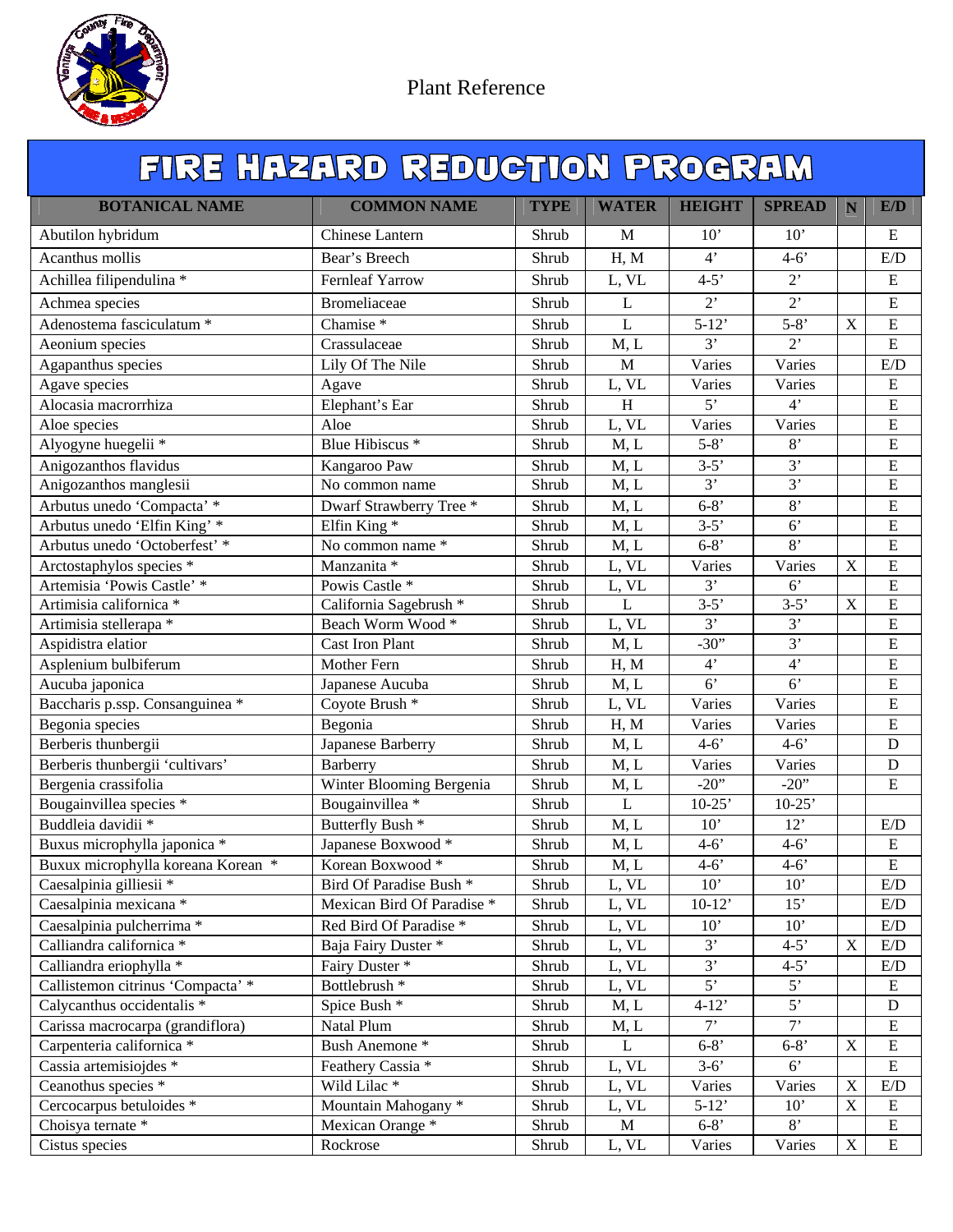

| FIRE HAZARD REDUCTION PROGRAM         |                               |             |                                 |                  |                  |                         |                         |  |  |  |
|---------------------------------------|-------------------------------|-------------|---------------------------------|------------------|------------------|-------------------------|-------------------------|--|--|--|
| <b>BOTANICAL NAME</b>                 | <b>COMMON NAME</b>            | <b>TYPE</b> | <b>WATER</b>                    | <b>HEIGHT</b>    | <b>SPREAD</b>    | $\mathbf N$             | E/D                     |  |  |  |
| Cleome spinosa *                      | Spider Flower*                | Shrub       | L, VL                           | $4-6'$           | $4 - 6'$         |                         | E                       |  |  |  |
| Clivia miniata                        | Clivia                        | Shrub       | H, M                            | $2^{\circ}$      | $2$ <sup>'</sup> |                         | ${\bf E}$               |  |  |  |
| Coleonema pulchrum                    | Pink Breath of Heaven         | Shrub       | M, L                            | $5-10'$          | 6 <sup>7</sup>   |                         | ${\bf E}$               |  |  |  |
| Colocasia esculenta (caladium)        | Elephant's Ear                | Shrub       | $\overline{H}$                  | $\overline{6}$   | $\overline{6}$   |                         | E/D                     |  |  |  |
| Comarostaphylis diversifolia *        | Summer Holly <sup>*</sup>     | Shrub       | L, VL                           | $6 - 10' +$      | $6 - 8' +$       |                         | ${\bf E}$               |  |  |  |
| Convolvulus cneorum *                 | Bush Morning Glory *          | Shrub       | L                               | $2 - 4'$         | $2 - 4'$         |                         | $\mathbf E$             |  |  |  |
| Coprosma pumila *                     | No common name *              | Shrub       | M                               | 3'               | 8'               |                         | E                       |  |  |  |
| Coprosma repens *                     | Mirror Plant <sup>*</sup>     | Shrub       | $\mathbf M$                     | $\overline{10}$  | 6'               |                         | $\overline{E}$          |  |  |  |
| Cortaderia selloana *                 | Pampas Grass <sup>*</sup>     | Shrub       | L                               | $10-12'$         | $10-12'$         |                         | E                       |  |  |  |
| Cotoneaster species *                 | Cotoneaster <sup>*</sup>      | Shrub       | M, L                            | $2-18'$          | $3 - 15'$        |                         | E/D                     |  |  |  |
| Cotyledon species                     | No common name                | Shrub       | L                               | $1-3'$           | $1-3'$           |                         | $\mathbf E$             |  |  |  |
| Crassula species                      | Jade Plant                    | Shrub       | $\mathbf{L}$                    | $1-9'$           | $1-9'$           |                         | $\mathbf E$             |  |  |  |
| Cuphea hyssopifolia                   | <b>False Heather</b>          | Shrub       | H, M                            | $1-2"$           | 2'               |                         | $\overline{E}$          |  |  |  |
| Cycas revolute                        | Sago Palm                     | Shrub       | M                               | $2 - 10'$        | $3 - 6'$         |                         | $\mathbf E$             |  |  |  |
| Cyrtomium falcatum                    | Holly Fern                    | Shrub       | H, M                            | $2 - 3'$         | $3-4'$           |                         | E                       |  |  |  |
| Dasylirion longissima *               | Mexican Grass Tree *          | Shrub       | L, VL                           | 10'              | 8'               |                         | $\mathbf E$             |  |  |  |
| Dasylirion wheeleri *                 | Sotol <sup>*</sup>            | Shrub       | L, VL                           | $\overline{6}$   | $\overline{6}$   |                         | E                       |  |  |  |
| Dendromecon harfordii *               | Island Bush Poppy *           | Shrub       | $\bf L$                         | 20'              | 20'              | $\overline{\mathbf{X}}$ | $\overline{E}$          |  |  |  |
| Dietes bicolor                        | Fortnight Lily, African Iris  | Shrub       | M, L                            | $2 - 3'$         | $2 - 3'$         |                         | $\overline{E}$          |  |  |  |
| Dodonaea viscose *                    | Hopseed Bush <sup>*</sup>     | Shrub       | $\mathbf{L}$                    | $12 - 18'$       | $10-12'$         |                         | $\overline{E}$          |  |  |  |
| Echium fastuosum *                    | Pride of Madeira *            | Shrub       | L, VL                           | $4-6'$           | $4-6'$           |                         | $\overline{E}$          |  |  |  |
| Elaeagnus pungens & cultivars *       | Silverberry <sup>*</sup>      | Shrub       | M, L                            | $6 - 15'$        | $6 - 15'$        |                         | $\overline{E}$          |  |  |  |
| Encelia californica *                 | Coast Sunflower*              | Shrub       | L, VL                           | $3 - 5'$         | $3 - 5'$         | $\mathbf X$             | E/D                     |  |  |  |
| Encelia farinose *                    | Brittle Bush <sup>*</sup>     | Shrub       | L, VL                           | $3 - 5'$         | $3 - 5'$         | $\mathbf X$             | E/D                     |  |  |  |
| Eriogonum fasciculatum *              | Common Buckwheat*             | Shrub       | $\mathbf{L}$                    | $2 - 3'$         | $2 - 3'$         | $\overline{\text{X}}$   | $\mathbf E$             |  |  |  |
| Eriogonum giganteum *                 | St. Catherine's Lace *        | Shrub       | L, VL                           | 8'               | 8'               | $\overline{X}$          | $\overline{E}$          |  |  |  |
| Escallonia species                    | Escallonia                    | Shrub       | M, L                            | $2 - 15'$        | $2-10'$          |                         | $\overline{E}$          |  |  |  |
| Euonymus japonica & cultivars         | Evergreen Euonymus            | Shrub       | M                               | $2 - 10'$        | $6^{\circ}$      |                         | ${\bf E}$               |  |  |  |
| Euphorbia species                     | Euphorbia                     | Shrub       | L                               | Varies           | Varies           | $\mathbf X$             |                         |  |  |  |
| Euryops pectinatus                    | <b>NCN</b>                    | Shrub       | $\mathbf L$                     | $6^{\circ}$      | 5'               |                         | ${\bf E}$               |  |  |  |
| Fatsia japonica                       | Japanese Aralia               | Shrub       | $\mathbf M$                     | $5-12'$          | $6-10'$          |                         | $\overline{\mathrm{E}}$ |  |  |  |
| Fouquieria splendens *                | Ocotillo $*$                  | Shrub       | <b>VL</b>                       | $8-25$           | $8-15'$          | $\mathbf X$             | E                       |  |  |  |
| Fremontodendron species & cultivars * | Flannel Bush <sup>*</sup>     | Shrub       | L, VL                           | $5 - 20'$        | 15'              | $\mathbf X$             | ${\bf E}$               |  |  |  |
| Gardenia jasminoides                  | Gardenia                      | Shrub       | H                               | $3-6'$           | $3 - 5'$         |                         | ${\bf E}$               |  |  |  |
| Garrya elliptica *                    | Coastal Silktassel *          | Shrub       | M, L                            | $4 - 8'$         | $4 - 8'$         | $\mathbf X$             | ${\bf E}$               |  |  |  |
| Grevillea 'Noellii'                   | <b>NCN</b>                    | Shrub       | M, L                            | $4^{\circ}$      | $4 - 5'$         |                         | ${\bf E}$               |  |  |  |
| Grewia caffra *                       | Lavender Star Flower *        | Shrub       | H, M                            | $6 - 10'$        | $6-10'$          |                         | ${\bf E}$               |  |  |  |
| Hakea suaveolens *                    | Sweet Hakea*                  | Shrub       | L                               | $10-20'$         | $\overline{15}$  |                         | ${\bf E}$               |  |  |  |
| Hebe species & cultivars              | Hebe                          | Shrub       | $\mathbf M$                     | $3-6'$           | $3-6'$           |                         | ${\bf E}$               |  |  |  |
| Helictotrichon sempervirens *         | Blue Oat Grass <sup>*</sup>   | Shrub       | L                               | $2 - 3'$         | $2 - 3'$         |                         | ${\bf E}$               |  |  |  |
| Hemerocallis hybrids                  | Daylilly                      | Shrub       | M, L                            | $1-6'$           | $2 - 6'$         |                         | E/D                     |  |  |  |
| Hesperaloe parviflora                 | No common name                | Shrub       | $\ensuremath{\text{VL}}\xspace$ | $3-4'$           | $4 - 6'$         |                         | ${\bf E}$               |  |  |  |
| Heuchera                              | Coral Bella                   | Shrub       | $\mathbf M$                     | $1-2"$           | $1-2"$           | $\mathbf X$             | $\, {\bf P}$            |  |  |  |
| Hibiscus rosa - sinensis *            | Chinese Hibiscus <sup>*</sup> | Shrub       | $\mathbf{M}$                    | 15'              | 12'              |                         | ${\bf E}$               |  |  |  |
| Iiex species                          | Holly                         | Shrub       | M, L                            | Varies           | Varies           |                         | ${\bf E}$               |  |  |  |
| Iris douglasiana                      | Douglas Iris                  | Shrub       | M, L                            | $2$ <sup>'</sup> | $2^{\circ}$      |                         | ${\bf E}$               |  |  |  |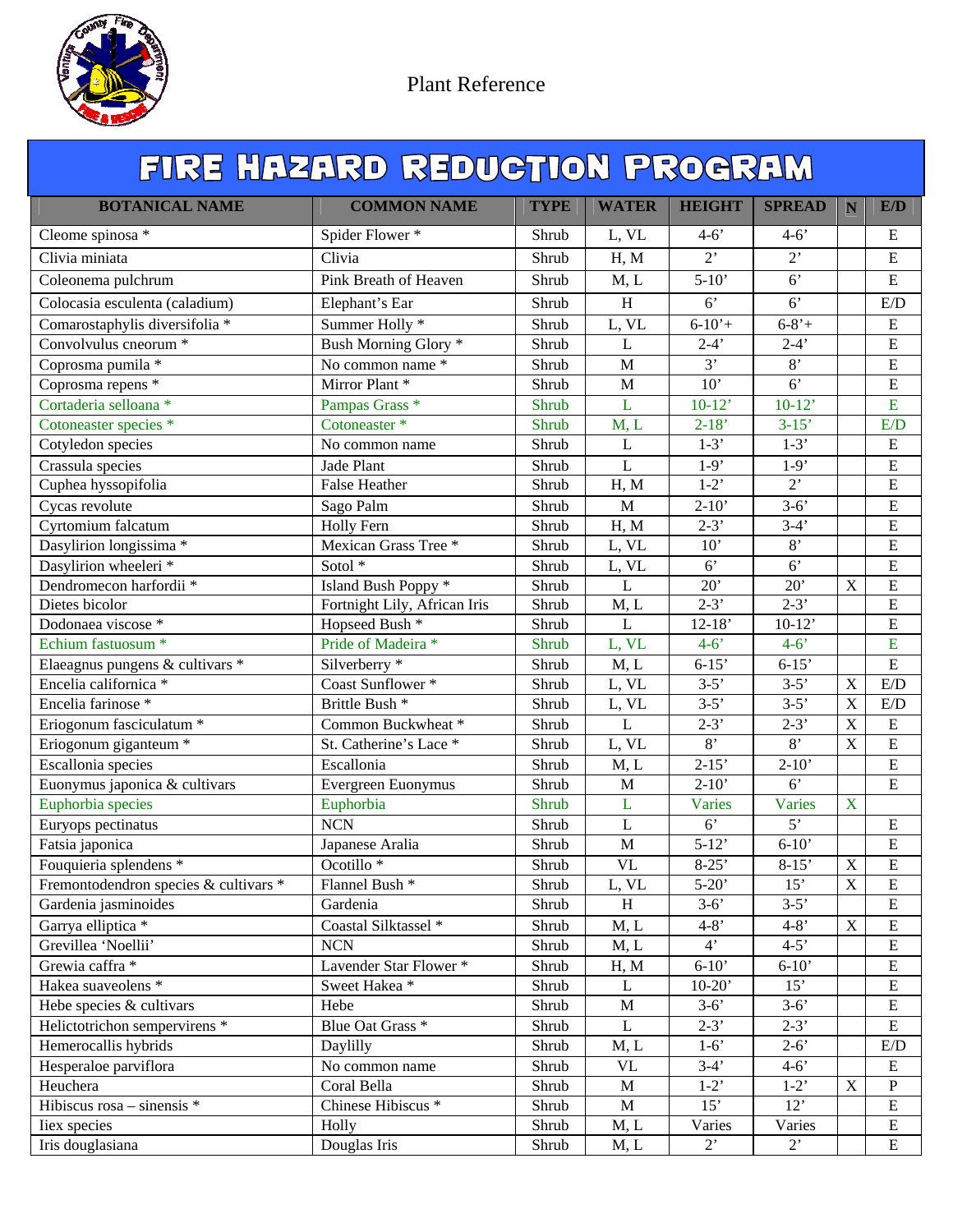

| FIRE HAZARD REDUCTION PROGRAM    |                               |                            |                           |                |                    |                       |                         |  |  |
|----------------------------------|-------------------------------|----------------------------|---------------------------|----------------|--------------------|-----------------------|-------------------------|--|--|
| <b>BOTANICAL NAME</b>            | <b>COMMON NAME</b>            | <b>TYPE</b>                | <b>WATER</b>              | <b>HEIGHT</b>  | <b>SPREAD</b>      | $\mathbf N$           | E/D                     |  |  |
| Iris species                     | <b>Bearded Iris</b>           | Shrub                      | M                         | $-30"$         | $2^{\circ}$        |                       | $\mathbf E$             |  |  |
| Isomeris arborea *               | Bladderpod *                  | Shrub                      | $\bf L$                   | $3-10'$        | $3-10'$            | X                     | ${\bf E}$               |  |  |
| Juniperus species *              | Juniper <sup>*</sup>          | Shrub                      | L                         | Varies         | Varies             | X                     | ${\bf E}$               |  |  |
| Justicia brandegeana             | <b>Shrimp Plant</b>           | Shrub                      | $\overline{M}$            | 3'             | $\overline{4}$     |                       | $\overline{E}$          |  |  |
| Justicia californica *           | Chuparosa *                   | Shrub                      | L, VL                     | $2 - 5'$       | $\overline{4}$     | $\mathbf X$           | $\mathbf D$             |  |  |
| Keckiella cordifolia             | <b>Heart-Leaved Penstemon</b> | Shrub                      | L, VL                     | $5-6'$         | $8-10'$            | $\overline{\text{X}}$ | E/D                     |  |  |
| Kniphofia uvaria                 | Red-Hot Poker                 | Shrub                      | $\mathbf{L}$              | $2 - 3'$       | $3-4'$             |                       | ${\bf E}$               |  |  |
| Larrea tridentate *              | Creosote Bush <sup>*</sup>    | Shrub                      | <b>VL</b>                 | $4 - 8'$       | $4 - 8'$           | $\mathbf X$           | $\overline{E}$          |  |  |
| Lavandula angustifolia           | English Lavender              | Shrub                      | L                         | $3-4'$         | $3-4'$             |                       | E                       |  |  |
| Lavandula dentate                | French Lavender               | Shrub                      | $\mathbf L$               | $\overline{3}$ | 3'                 |                       | $\overline{E}$          |  |  |
| Lavandula Intermedia             | Lavender                      | Shrub                      | $\mathbf{L}$              | $1-2"$         | $2 - 3'$           |                       | ${\bf E}$               |  |  |
| Lavandula stoechas               | Spanish Lavender              | Shrub                      | L                         | $2 - 3'$       | 3'                 |                       | $\mathbf E$             |  |  |
| Lavatera assurgentifloria *      | California Tree Mallow        | Shrub                      | L                         | $8-12'$        | $8-12'$            | X                     | $\overline{E}$          |  |  |
| Leonotis Ieonurus *              | Lion's Tail*                  | Shrub                      | L                         | $3-6'$         | $4-6'$             |                       | $\mathbf E$             |  |  |
| Leucophyllum candidum *          | Violet Silverleaf *           | Shrub                      | L, VL                     | $4 - 5'$       | $4 - 5'$           |                       | $\overline{E}$          |  |  |
| Leucophyllum frutescens *        | Texas Ranger*                 | Shrub                      | L, VL                     | $6 - 8'$       | $6 - 8'$           |                       | $\mathbf E$             |  |  |
| Leucophyllum laevigatum *        | Chihuahuan Sage *             | Shrub                      | L, VL                     | $3-4'$         | $4-5$              |                       | $\overline{E}$          |  |  |
| Ligustrum japonicum              | Privet                        | $\overline{\text{Sh}}$ rub | $\boldsymbol{\mathrm{H}}$ | $10-12'$       | $10-12'$           |                       | E                       |  |  |
| Limonium perezii                 | Sea Lavender                  | Shrub                      | $\overline{L}$            | $\overline{2}$ | $\overline{2}$     |                       | $\overline{E}$          |  |  |
| Liriope muscari                  | Big Blue Lily Turf            | Shrub                      | $\mathbf M$               | $1-2"$         | $1-2"$             |                       | $\overline{E}$          |  |  |
| Lobelia lanflora                 | Mexican Bush Lobelia          | Shrub                      | $\mathbf{L}$              | $2 - 3'$       | $4 - 6'$           |                       | $\overline{E}$          |  |  |
| Lupinus species                  | Lupine                        | $\overline{\text{Sh}}$ rub | L, VL                     | Varies         | Varies             | $\mathbf X$           | $\overline{E}$          |  |  |
| Mahonia 'Golden Abundance' *     | No common name *              | Shrub                      | M, L                      | $5-6'$         | 6 <sup>7</sup>     |                       | E                       |  |  |
| Mahonia aquifolium *             | Oregon Grape *                | Shrub                      | M, L                      | $6 - 8'$       | $6 - 8'$           | $\mathbf X$           | $\overline{E}$          |  |  |
| Mahonia fremontii *              | Desert Mahonia *              | Shrub                      | L                         | $3-12'$        | $4 - 8'$           |                       | E                       |  |  |
| Mahonia Iomarifolia <sup>*</sup> | Venetian Blind Mahonia *      | Shrub                      | M, L                      | $6 - 10'$      | $6-10'$            |                       | $\overline{E}$          |  |  |
| Mahonia nevinii *                | Nevin Mahonia *               | Shrub                      | L                         | $3-10'$        | $6-12'$            | X                     | $\overline{E}$          |  |  |
| Mahonia pinnata *                | California Holly Grape *      | Shrub                      | M, L                      | $4 - 5'$       | $4 - 6'$           |                       | $\overline{E}$          |  |  |
| Malosma laurina *                | Laurel Sumac <sup>*</sup>     | Shrub                      | L                         | $12 - 20'$     | $12 - 20'$         | $\mathbf X$           | $\overline{E}$          |  |  |
| Malva species *                  | Mallow $*$                    | Shrub                      | $\bf L$                   | Varies         | Varies             | $\overline{X}$        | $\overline{E}$          |  |  |
| Melaleuca nesophila *            | Pink Melaleuca *              | Shrub                      | $\mathbf L$               | $15-20'$       | $15-20'$           |                       | $\overline{\mathrm{E}}$ |  |  |
| Mimulus species (Diplacus)       | Monkey Flower                 | Shrub                      | $\mathbf L$               | $1-4'$         | $1-4'$             |                       | E                       |  |  |
| Muhlenbergia rigins *            | Dear Grass <sup>*</sup>       | Shrub                      | L                         | 5'             | $4^{\circ}$        | $\mathbf X$           |                         |  |  |
| Myrica californica *             | Pacific Wax Myrtle *          | Shrub                      | L                         | $10-15'$       | $10-15'$           | $\bar{X}$             | E                       |  |  |
| Myrsine Africana                 | African Boxwood               | Shrub                      | L                         | $3 - 8'$       | $3 - 8'$           |                       | E                       |  |  |
| Myrtus communis 'Compacta' *     | Dwarf Myrtle *                | Shrub                      | $\mathbf M$               | $5 - 8'$       | $5 - 8'$           |                       | ${\bf E}$               |  |  |
| Nandina domestica                | Heavenly Bamboo               | Shrub                      | $\mathbf M$               | $6 - 8'$       | $4 - 5'$           |                       | ${\bf E}$               |  |  |
| Nandina domestica ;Compacta'     | No Common Name                | Shrub                      | $\mathbf M$               | $4-5$          | $3-4'$             |                       | ${\bf E}$               |  |  |
| Nephrolepis cordifolia           | Southern Sword Fern           | Shrub                      | M, L                      | $2 - 3$        | $3-6'$             |                       | ${\bf E}$               |  |  |
| Nerium oleander 'Petite Salmon'  | Petite Salmon                 | Shrub                      | L                         | $3-4'$         | $3-4'$             |                       | ${\bf E}$               |  |  |
| Nerium species *                 | Oleander <sup>*</sup>         | Shrub                      | M, L                      | $8-20'$        | $10-20'$           |                       | ${\bf E}$               |  |  |
| Opuntia species                  | Pricky Pear, cholla etc.      | Shrub                      | L, VL                     | Varies         | Varies             | $\mathbf X$           | ${\bf E}$               |  |  |
| Pelargonium species              | Geranium                      | Shrub                      | M, L                      | Varies         | Varies             |                       | ${\bf E}$               |  |  |
| Pennisetum setaceum *            | Fountain Grass <sup>*</sup>   | Shrub                      | L                         | $-18"$         | $1-2$ <sup>*</sup> |                       |                         |  |  |
| Penstemon species                | <b>Beard Tongue</b>           | Shrub                      | $\mathbf L$               | Varies         | Varies             |                       | E/D                     |  |  |
| Phlomis Fruticosa *              | Jerusalem Sage <sup>*</sup>   | Shrub                      | M, L                      | $3-4'$         | $3-4'$             |                       | E                       |  |  |
| Phoenix roebelenii               | Pigmy Date Palm               | Shrub                      | $\mathbf L$               | $6^{\circ}$    | $6^{\circ}$        |                       | ${\bf E}$               |  |  |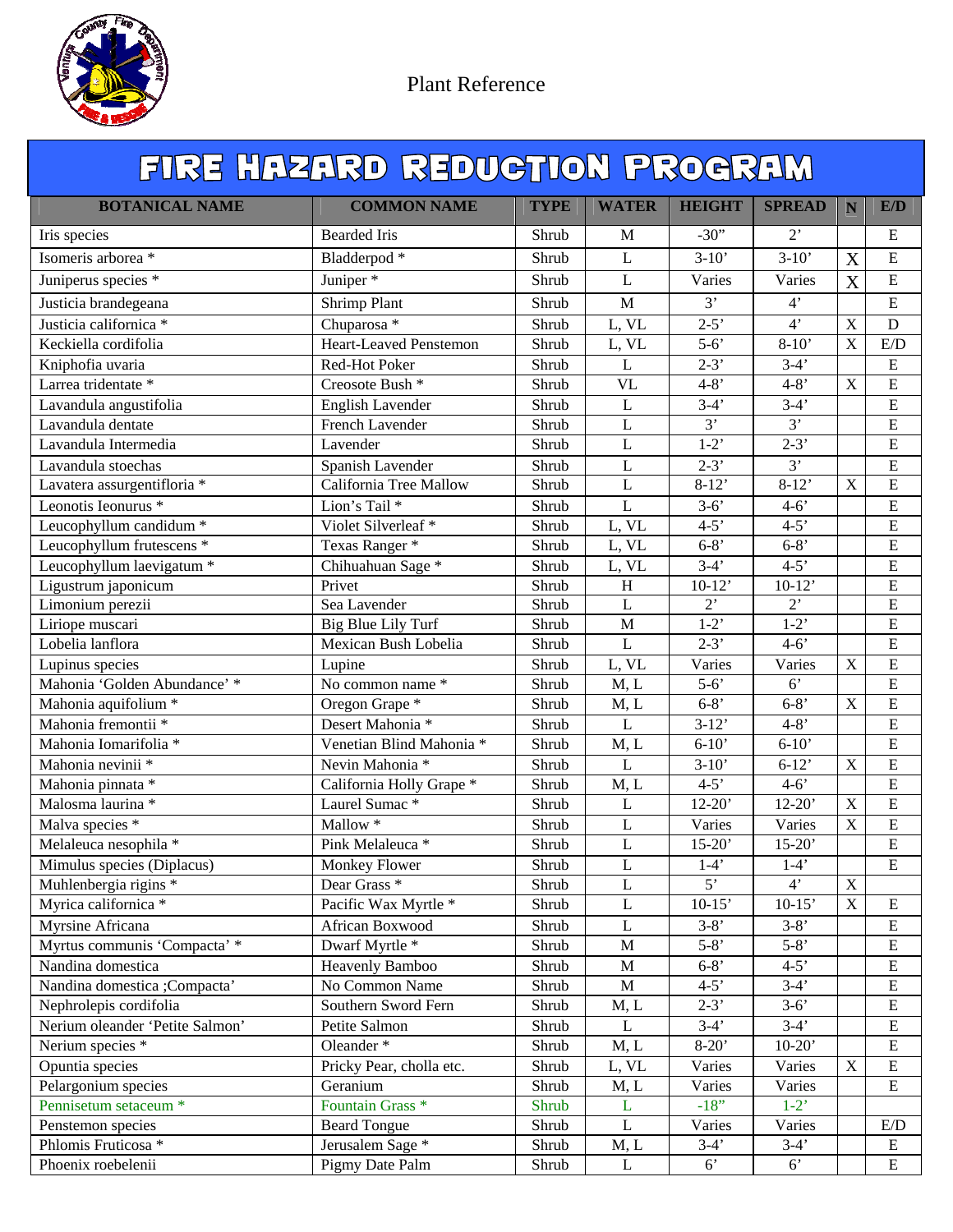

|                                      | FIRE HAZARD REDUCTION PROGRAM |             |                |                |                |                           |                |  |  |  |  |  |
|--------------------------------------|-------------------------------|-------------|----------------|----------------|----------------|---------------------------|----------------|--|--|--|--|--|
| <b>BOTANICAL NAME</b>                | <b>COMMON NAME</b>            | <b>TYPE</b> | <b>WATER</b>   | <b>HEIGHT</b>  | <b>SPREAD</b>  | N                         | E/D            |  |  |  |  |  |
| Phormium tenax *                     | New Zealand Flax *            | Shrub       | M              | $5-9'$         | $6^{\circ}$    |                           | E              |  |  |  |  |  |
| Phormium tenax 'cultivars'           | No common name                | Shrub       | $\mathbf{M}$   | Varies         | Varies         |                           | E              |  |  |  |  |  |
| Photinia Fraseri*                    | Photinia <sup>*</sup>         | Shrub       | M, L           | $10-15'$       | $10-20'$       |                           | ${\bf E}$      |  |  |  |  |  |
| Pittosporum tobira                   | Tobira                        | Shrub       | M, L           | $6 - 15' +$    | $8 - 15'$      |                           | ${\bf E}$      |  |  |  |  |  |
| Pittosporum tobira 'Variegata'       | No common name                | Shrub       | M              | $5 - 8'$       | $6 - 8'$       |                           | E              |  |  |  |  |  |
| Pittosporum tobira 'Wheeler's Dwarf' | Dwarf Pittosporum             | Shrub       | M              | $1-3'$         | $2-4'$         |                           | ${\bf E}$      |  |  |  |  |  |
| Plumbago auriculata *                | Cape Plumbago *               | Shrub       | $\mathbf{L}$   | $6 - 8'$       | $8-12'$        |                           | E              |  |  |  |  |  |
| Polystichum munitum                  | Sword Fern                    | Shrub       | M              | $2-4'$         | $2 - 4'$       |                           | E              |  |  |  |  |  |
| Portulacaria afra                    | Elephant's Food               | Shrub       | L              | $5-12'$        | $6-12'$        |                           | ${\bf E}$      |  |  |  |  |  |
| Punica granatum 'Nana'               | <b>Dwarf Pomegranate</b>      | Shrub       | $\mathbf L$    | 3'             | $4^{\circ}$    |                           | $\mathbf D$    |  |  |  |  |  |
| Pyracantha species *                 | Firethorn <sup>*</sup>        | Shrub       | M              | <b>Varies</b>  | Varies         |                           | E/D            |  |  |  |  |  |
| Rhamnus California *                 | Coffeeberry <sup>*</sup>      | Shrub       | M, L           | $3-15'$        | $4 - 15'$      | $\boldsymbol{\mathrm{X}}$ | E/D            |  |  |  |  |  |
| Rhamnus crocea <sup>*</sup>          | Redberry <sup>*</sup>         | Shrub       | M, L           | $2-3'$         | $\overline{3}$ |                           | ${\bf E}$      |  |  |  |  |  |
| Rhamnus crocea ilicifolia *          | Hollyleaf Redberry *          | Shrub       | M, L           | $3-15'$        | $3-15'$        |                           | ${\bf E}$      |  |  |  |  |  |
| Rhaphiolepis indica                  | India Hawthorn                | Shrub       | M, L           | $4 - 8'$       | $4 - 8'$       |                           | $\overline{E}$ |  |  |  |  |  |
| Rhaphiolepis indica 'Cultivars'      | No common name                | Shrub       | M, L           | Varies         | Varies         |                           | $\mathbf E$    |  |  |  |  |  |
| Rhus integrifolia *                  | Lemonade Berry *              | Shrub       | L              | $3 - 10' +$    | $6 - 20'$      | $\mathbf X$               | E              |  |  |  |  |  |
| Rhus ovata *                         | Sugar Bush *                  | Shrub       | $\mathbf L$    | $3-15'$        | $6 - 15'$      | $\mathbf X$               | E              |  |  |  |  |  |
| Ribes aureum <sup>*</sup>            | Golden Currant <sup>*</sup>   | Shrub       | $\overline{L}$ | $3-6'$         | $3 - 6'$       |                           | $\mathbf D$    |  |  |  |  |  |
| Ribes malvaceum *                    | Chaparral Currant*            | Shrub       | $\overline{L}$ | $6 - 8'$       | 5'             | $\mathbf X$               | $\mathbf D$    |  |  |  |  |  |
| Ribes sanguineum & cultivars *       | Red Flowering Currant*        | Shrub       | M, L           | $4 - 12'$      | $4 - 8'$       |                           | $\mathbf D$    |  |  |  |  |  |
| Ribes speciosum                      | Fuchsia-Flow.Gooseberry       | Shrub       | L              | $3-6'$         | $3 - 6'$       | $\mathbf X$               | $\mathbf D$    |  |  |  |  |  |
| Ribes viburnifolium                  | Catalina Perfume              | Shrub       | $\bf L$        | $\overline{3}$ | 12'            | $\overline{X}$            | $\overline{E}$ |  |  |  |  |  |
| Romneya coulteri *                   | Matilija Poppy*               | Shrub       | $\mathbf{L}$   | $\overline{8}$ | $4^{\circ}$    | X                         | D              |  |  |  |  |  |
| Rosa species                         | Rose                          | Shrub       | M              | Varies         | Varies         |                           | E/D            |  |  |  |  |  |
| Rosmarinus 'Tuscan Blue'             | <b>Tuscan Blue</b>            | Shrub       | L              | 6 <sup>o</sup> | $6^{\circ}$    |                           |                |  |  |  |  |  |
| Salvia greggii *                     | <b>NCN</b>                    | Shrub       | L              | $3-4'$         | $3-4'$         |                           | E              |  |  |  |  |  |
| Salvia leucantha *                   | Mexican Bush Sage *           | Shrub       | $\overline{L}$ | $3-4'$         | $3-4'$         |                           | $\overline{E}$ |  |  |  |  |  |
| Salvia leucophylla *                 | Purple Sage *                 | Shrub       | $\mathbf L$    | $2 - 6'$       | $2 - 6'$       | $\mathbf X$               | $\overline{E}$ |  |  |  |  |  |
| Salvia species * (White & Black)     | Sage $*$                      | Shrub       | L              | Varies         | Varies         | $\mathbf X$               | E/D            |  |  |  |  |  |
| Simmondsia chinensis *               | Jojoba                        | Shrub       | L, VL          | $3 - 8' +$     | $4 - 8'$       | $\overline{\text{X}}$     | $\overline{E}$ |  |  |  |  |  |
| Strelitzia reginae                   | <b>Bird of Paradise</b>       | Shrub       | M              | 5'             | $4^{\circ}$    |                           | E              |  |  |  |  |  |
| Tecomaria capensis *                 | Cape Honeysuckle *            | Shrub       | L              | $6 - 8'$       | $12 - 15'$     |                           | E              |  |  |  |  |  |
| Tetrapanax papyriferus               | Rice Paper Plant              | Shrub       | M              | $10-15'$       | 15'            |                           | ${\bf E}$      |  |  |  |  |  |
| Tibouchina urvilleana *              | Princess Flower*              | Shrub       | $\mathbf M$    | $5 - 18'$      | $5-18'$        |                           | ${\bf E}$      |  |  |  |  |  |
| Trichostema lanatum                  | <b>Wooly Blue Curls</b>       | Shrub       | L, VL          | $3-5'$         | $5^{\circ}$    | $\mathbf X$               | ${\bf E}$      |  |  |  |  |  |
| Tulbaghia violacea                   | Society Garlic                | Shrub       | M              | 18'            | $2^{\circ}$    |                           | E/D            |  |  |  |  |  |
| Viburnum species                     | Viburnum                      | Shrub       | M              | Varies         | Varies         |                           | E/D            |  |  |  |  |  |
| Westringia fruticosa *               | Coast Rosemary *              | Shrub       | M, L           | $5 - 7'$       | $6-12'$        | X                         | E              |  |  |  |  |  |
| Woodwardia fimbriata                 | Giant Chain Fern              | Shrub       | $\mathbf{L}$   | 9'             | $5^{\circ}$    | $\mathbf X$               | ${\bf E}$      |  |  |  |  |  |
| Xylosma congestum *                  | Shiny Xylosma                 | Shrub       | M, L           | $15'+$         | $15'+$         |                           | ${\bf E}$      |  |  |  |  |  |
| Xylosma congestum 'Compacta' *       | Compact Xylosma               | Shrub       | M, L           | $8-12'$        | $8-12'$        |                           | E              |  |  |  |  |  |
| Yucca species *                      | Yucca                         | Shrub       | L, VL          | Varies         | Varies         |                           | ${\bf E}$      |  |  |  |  |  |
| Zantedeschia aethiopica              | <b>Calla Lilly</b>            | Shrub       | M              | $1-3'$         | 3'             |                           |                |  |  |  |  |  |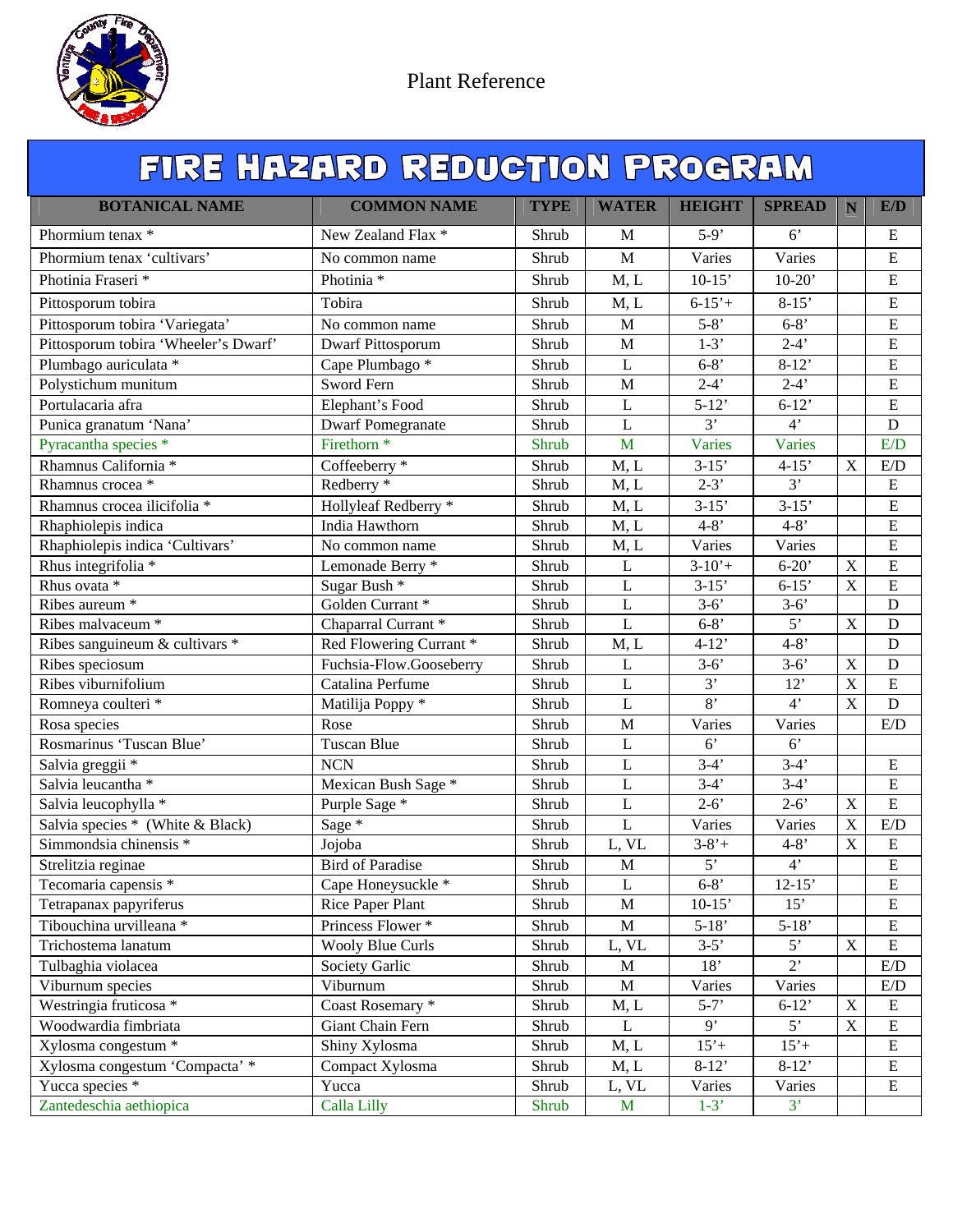

|                                   | FIRE HAZARD REDUCTION PROGRAM       |             |                           |                    |                 |             |                         |
|-----------------------------------|-------------------------------------|-------------|---------------------------|--------------------|-----------------|-------------|-------------------------|
| <b>BOTANICAL NAME</b>             | <b>COMMON NAME</b>                  | <b>TYPE</b> | <b>WATER</b>              | <b>HEIGHT</b>      | <b>SPREAD</b>   | N           | E/D                     |
| Acacia farnesiana *               | Sweet Acacia *                      | Tree        | L                         | $15 - 20'$         | $15 - 20'$      |             | D                       |
| Acacia greggii <sup>*</sup>       | Catclaw Acacia *                    | <b>Tree</b> | L, VL                     | $15 - 25'$         | $15 - 25'$      |             | ${\bf E}$               |
| Acer macrophyllum *               | Bigleaf Maple *                     | Tree        | $\mathbf M$               | 30-95'             | $30-95$         | X           | $\mathbf D$             |
| Acer negundo *                    | Box Elder <sup>*</sup>              | <b>Tree</b> | M, L                      | 60'                | 50'             |             | $\mathbf D$             |
| Acer palmatum                     | Japanese Maple                      | Tree        | M                         | 20'                | 20'             |             | ${\bf D}$               |
| Acer saccharinum <sup>*</sup>     | Silver Maple *                      | <b>Tree</b> | M                         | $40 - 100'$        | $40 - 100'$     |             | $\mathbf D$             |
| Adenostema sparsifolium *         | Red Shanks <sup>*</sup>             | <b>Tree</b> | $\mathbf L$               | $12 - 15'$         | $12 - 15'$      | $\mathbf X$ | ${\bf E}$               |
| Aesculus californica *            | California Buckeye *                | <b>Tree</b> | M, L                      | $20'+$             | 30'             |             | $\mathbf D$             |
| Agathis robusta *                 | Queensland Kauri <sup>*</sup>       | Tree        | $\boldsymbol{\mathrm{H}}$ | 75'                | 25'             |             | ${\bf E}$               |
| Agonis flexuosa *                 | Peppermint Tree <sup>*</sup>        | Tree        | M, L                      | $25 - 35'$         | $25 - 35'$      |             | $\mathbf E$             |
| Albizia julibrissin *             | Silk Tree <sup>*</sup>              | <b>Tree</b> | $\mathbf{M}$              | 40'                | 40'             |             | $\mathbf D$             |
| Alnus cordata *                   | Italian Alder*                      | Tree        | M                         | 40'                | 25'             |             | $\mathbf D$             |
| Alnus rhombifloria                | White Alder                         | Tree        | H, M                      | $50-90'$           | 40'             | $\mathbf X$ | ${\bf D}$               |
| Araucaria heterophylla *          | Norfolk Island Pine *               | <b>Tree</b> | H, M                      | 100'               | 25'             |             | ${\bf E}$               |
| Arbutus' Marina'                  | No common name                      | Tree        | M, L                      | 40'                | 40'             |             | E                       |
| Arbutus unedo <sup>*</sup>        | Strawberry Tree *                   | Tree        | M, L                      | $12 - 35'$         | $20 - 35'$      |             | ${\bf E}$               |
| Archontophoenix cunninghamiana    | King Palm                           | Tree        | M                         | 50'                | $10-15'$        |             | $\mathbf E$             |
| Bauhinia variegate *              | Purple Orchid Tree <sup>*</sup>     | <b>Tree</b> | $\mathbf M$               | $20 - 35'$         | 35'             |             | E/D                     |
| Beaucarnea recuvata *             | Bottle Palm <sup>*</sup>            | <b>Tree</b> | L                         | 25'                | 15'             |             | E                       |
| Betula pendula                    | European White Birch                | Tree        | M                         | $30 - 40'$         | 30'             |             | ${\bf D}$               |
| Brachychiton acerifolius *        | Flame Tree*                         | Tree        | L                         | 60'                | $45 - 50'$      |             | $\mathbf D$             |
| <b>Brachychiton</b> populneus     | Kurrajong Bottle Tree               | <b>Tree</b> | $\mathbf L$               | $\overline{30-50}$ | 30'             |             | ${\bf E}$               |
| Brahea armata *                   | Blue Hesper Palm <sup>*</sup>       | Tree        | L, VL                     | 40'                | 10'             |             | ${\bf E}$               |
| Brahea edulis *                   | Guadalupe Palm <sup>*</sup>         | Tree        | L, VL                     | 30'                | 10'             |             | ${\bf E}$               |
| Butia capitata *                  | Pindo Palm <sup>*</sup>             | <b>Tree</b> | L                         | $10-20'$           | $15 - 20'$      |             |                         |
| Callistemon citrinus *            | Lemon Bottlebrush <sup>*</sup>      | <b>Tree</b> | M, L                      | 25'                | 15'             |             | ${\bf E}$               |
| Callistenom viminalis *           | Weeping Bottlebrush *               | <b>Tree</b> | M, L                      | $20 - 30'$         | 15'             |             | ${\bf E}$               |
| Calocedrus decurrens <sup>*</sup> | <b>Incense Cedar</b>                | Tree        | L                         | $40 - 80'$         | $10-20'$        |             | E                       |
| Calodendrum capense *             | Cape Chestnut <sup>*</sup>          | <b>Tree</b> | $\mathbf M$               | 30'                | $25 - 40'$      |             | ${\bf D}$               |
| Carya illinoensis *               | River She-Oak *                     | Tree        | M, L                      | $\overline{70}$    | $\overline{70}$ |             | $\mathbf D$             |
| Casuarina cunninghamiana *        | River She-Oak *                     | Tree1       | $\bf L$                   | $50-70'$           | $20-30'$        |             | $\overline{\mathrm{E}}$ |
| Catalpa speciosa *                | Western Catalpa *                   | <b>Tree</b> | $\mathbf M$               | $40 - 70'$         | 40-70'          |             | D                       |
| Cedrus Species *                  | Cedar *                             | <b>Tree</b> | L                         | Varies             | Varies          |             | E                       |
| Ceratonia siliqua *               | Carob Tree*                         | Tree        | $\mathbf{L}$              | $30-40'$           | $30-40'$        |             | E                       |
| Cercidium floridum *              | Blue Palo Verde*                    | <b>Tree</b> | L, VL                     | 30'                | 30'             | $\mathbf X$ | $\mathbf D$             |
| Cercidium microphyllum *          | Littleleaf Palo Verde*              | <b>Tree</b> | L, VL                     | 25'                | 25'             | $\mathbf X$ | D                       |
| Cercis occidentalis               | Western Redbud                      | Tree        | M, L                      | 20'                | 20'             | $\mathbf X$ | D                       |
| Chamaerops humilis *              | Mediterranean Fan Palm <sup>*</sup> | Tree        | $\mathbf M$               | 20'                | 20'             |             | ${\bf E}$               |
| Chilopsis linearis *              | Desert Willow *                     | Tree        | L                         | 35'                | 35'             | X           | D                       |
| Chionanthus retusus *             | Chinese Fringe Tree *               | <b>Tree</b> | M                         | 20'                | 20'             | $\mathbf X$ | D                       |
| Chitalpa tashkentensis *          | Chitalpa *                          | Tree        | M, L                      | $20 - 30'$         | $20 - 30'$      |             | D                       |
| Chorisia speciosa                 | Floss Silk Tree                     | Tree        | M                         | $30 - 60'$         | $30 - 40'$      |             | ${\bf D}$               |
| Cinnamomum camphora *             | Camphor Tree*                       | Tree        | M, L                      | $50' +$            | $60' +$         |             | ${\bf E}$               |
| Citrus species                    | <b>Citrus Trees</b>                 | Tree        | H, M                      | Varies             | Varies          |             | ${\bf E}$               |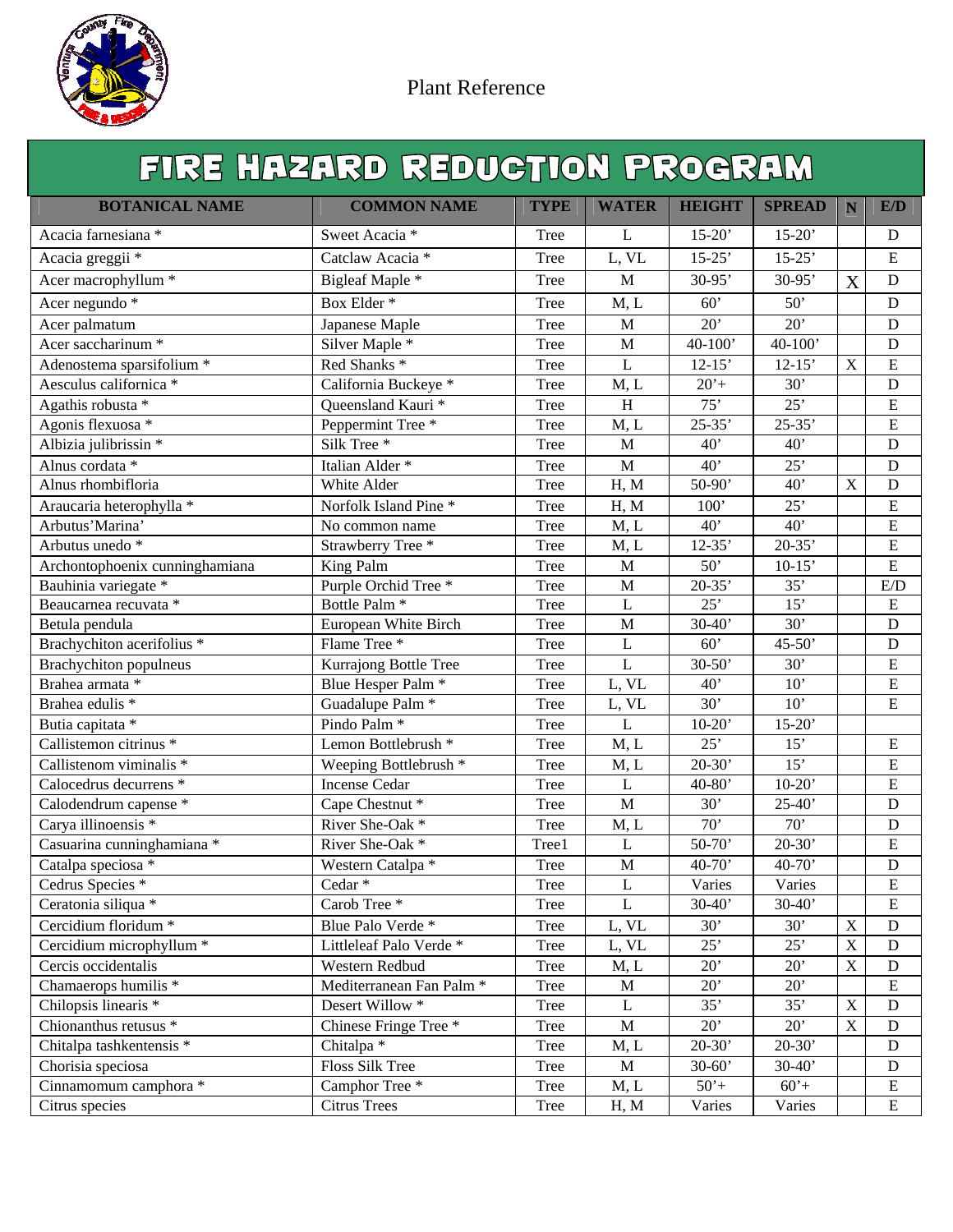

|                                     | FIRE HAZARD REDUCTION PROGRAM  |             |                |               |                    |                           |                         |
|-------------------------------------|--------------------------------|-------------|----------------|---------------|--------------------|---------------------------|-------------------------|
| <b>BOTANICAL NAME</b>               | <b>COMMON NAME</b>             | <b>TYPE</b> | <b>WATER</b>   | <b>HEIGHT</b> | <b>SPREAD</b>      | N                         | E/D                     |
| Cocculus Laurifolius *              | Laurel Leaf Snail Seed *       | Tree        | M              | 25'           | $30'+$             |                           | E                       |
| Cordyline australis *               | Giant Dracanea *               | <b>Tree</b> | M              | 30'           | 15'                |                           | ${\bf E}$               |
| Cornus kousa *                      | Kousa Dogwood*                 | <b>Tree</b> | $\, {\rm H}$   | 20'           | 15'                |                           | $\mathbf D$             |
| Cupaniopsis anacardioides           | Carrot Wood                    | Tree        | $\mathbf M$    | 40'           | 40'                |                           | ${\bf E}$               |
| Cupressus sempervirens *            | Italian Cypress                | Tree        | L              | 60'           | 10'                |                           | E                       |
| Cupressus species *                 | Cypress $*$                    | Tree        | L              | $30-90'$      | $30 - 40'$         |                           | ${\bf E}$               |
| Cyathea cooperi                     | <b>Australian Tree Fern</b>    | <b>Tree</b> | M, L           | 20'           | $6-12'$            |                           | ${\bf E}$               |
| Discksonia Antarctica               | <b>Tasmanian Tree Fern</b>     | Tree        | $\mathbf{L}$   | $6 - 15'$     | $6^{\circ}$        |                           | ${\bf E}$               |
| Dracaena draco *                    | Dragon Tree *                  | Tree        | M, L           | 20'           | 20'                |                           | ${\bf E}$               |
| Eriobotrya deflexa                  | <b>Bronze</b> Loquat           | <b>Tree</b> | M, L           | 20'           | 20'                |                           | $\mathbf E$             |
| Erythrina species                   | Coral Tree                     | <b>Tree</b> | M, L           | Varies        | Varies             |                           | $\mathbf D$             |
| Eucalyptus citriodora *             | Lemon-Scented Gum <sup>*</sup> | <b>Tree</b> | M, L           | 75-100'       | 40'                |                           | ${\bf E}$               |
| Eucalyptus maculate *               | Spotted Gum <sup>*</sup>       | Tree        | M, L           | $60 - 80'$    | 40'                |                           | ${\bf E}$               |
| Eucalyptus nicholii *               | Willow Peppermint *            | Tree        | M, L           | 40'           | 50'                |                           | ${\bf E}$               |
| Eucalyptus sideroxylon <sup>*</sup> | Red Ironbark *                 | <b>Tree</b> | M, L           | $35 - 80'$    | 35'                |                           | $\mathbf E$             |
| Eucalyptus species *                | Eucalyptus <sup>*</sup>        | <b>Tree</b> | $\mathbf L$    | Varies        | Varies             |                           | E/D                     |
| Eucalyptus torquata *               | Coral Gum                      | <b>Tree</b> | M, L           | 25'           | 20'                |                           | ${\bf E}$               |
| Feijoa sellowiana                   | Pineaplle Guava                | Tree        | M, L           | $18 - 25'$    | 25'                |                           | $\overline{E}$          |
| <b>Ficus Species</b>                | Fig                            | Tree        | M, L           | Varies        | Varies             |                           | E/D                     |
| Fraxinus augustifolia *             | Raywood Ash <sup>*</sup>       | <b>Tree</b> | M              | $25 - 35'$    | 30'                |                           | ${\bf D}$               |
| Fraxinus dipetala                   | Foothill Ash                   | <b>Tree</b> | L, VL          | $18 - 20'$    | $20 - 30'$         |                           | ${\bf D}$               |
| Fraxinus velutina *                 | Arizona Ash <sup>*</sup>       | Tree        | M, L           | $20 - 50'$    | $\overline{30-50}$ |                           | $\mathbf D$             |
| Fraxinus velutina coriacea *        | Montebello Ash <sup>*</sup>    | Tree        | M, L           | $20 - 40'$    | $20 - 40'$         |                           | $\mathbf D$             |
| Geijera parviflora                  | <b>Australian Willow</b>       | Tree        | M, L           | $25 - 30'$    | $20 - 30'$         |                           | ${\bf E}$               |
| Ginkgo biloba                       | Maidenhair Tree                | <b>Tree</b> | M, L           | $35 - 80'$    | $30 - 80'$         |                           | ${\bf D}$               |
| Gleditsia triacanthos *             | Honey Locust*                  | Tree        | M, L           | $35 - 70'$    | 30'                |                           | $\mathbf D$             |
| Grevillea robusta *                 | Silk Oak *                     | <b>Tree</b> | $\mathbf{M}$   | $50 - 60'$    | 30'                |                           | E/D                     |
| Heteromeles arbutifolia *           | Toyon <sup>*</sup>             | <b>Tree</b> | L, VL          | $15 - 30'$    | $15 - 30'$         | $\boldsymbol{\mathrm{X}}$ | ${\bf E}$               |
| Hymenosporum flavum                 | Sweetshade Tree                | Tree        | M, L           | $20 - 40'$    | $15 - 20'$         |                           | ${\bf E}$               |
| Jacaranda mimosifolia               | Jacaranda                      | Tree        | M, L           | $25 - 40'$    | 30'                |                           | ${\bf D}$               |
| Juglans californica *               | S, California Black Walnut *   | Tree        | $\overline{L}$ | $20-35'$      | $30-45'$           | $\overline{\textbf{X}}$   | $\overline{\mathbf{D}}$ |
| Koelreuteria bipinnata *            | Chinese Flame Tree *           | Tree        | $\mathbf M$    | $20 - 40'$    | 45'                |                           | D                       |
| Koelreuteria paniculata *           | Golden Rain Tree *             | Tree        | M, L           | $20 - 35'$    | 40'                |                           | D                       |
| Lagerstroemia indica                | Crape Myrtle                   | Tree        | M, L           | 30'           | $20^{\circ}$       |                           | D                       |
| Laurus nobilis $*$                  | Sweet Bay <sup>*</sup>         | Tree        | L              | $12 - 40'$    | 15'                |                           | E                       |
| Leptospermum laevigatum *           | Australian Tea Tree            | Tree        | $\bf L$        | $15 - 25$     | $15 - 25'$         |                           | ${\bf E}$               |
| Leptospermum scoparium              | New Zealand Tea Tree           | Tree        | $\mathbf L$    | $10-12'$      | $8 - 10'$          |                           | E                       |
| Liquidambar formosana *             | Chinese Sweet Gum <sup>*</sup> | Tree        | M              | $40 - 60'$    | 25'                |                           | D                       |
| Liquidamber styraciflua             | American Sweet Gum             | Tree        | M              | 60'           | 25'                |                           | D                       |
| Liriodendron tulipifera             | <b>Tulip Tree</b>              | Tree        | M              | $60 - 80'$    | 40'                |                           | D                       |
| Lithocarpus densiflorus *           | Tanbark Oak *                  | Tree        | L              | 60'           | 40'                |                           | E                       |
| Lyonothamnus floribundus *          | Catalina Ironwood *            | Tree        | $\mathbf L$    | $30 - 60'$    | $20 - 40'$         | $\mathbf X$               | E                       |
| Magnolia soulangiana                | Saucer Magnolia                | Tree        | $\mathbf M$    | 25'           | 25'                |                           | D                       |
| Magnolia species *                  | Magnolia <sup>*</sup>          | Tree        | M              | Varies        | Varies             |                           | E/D                     |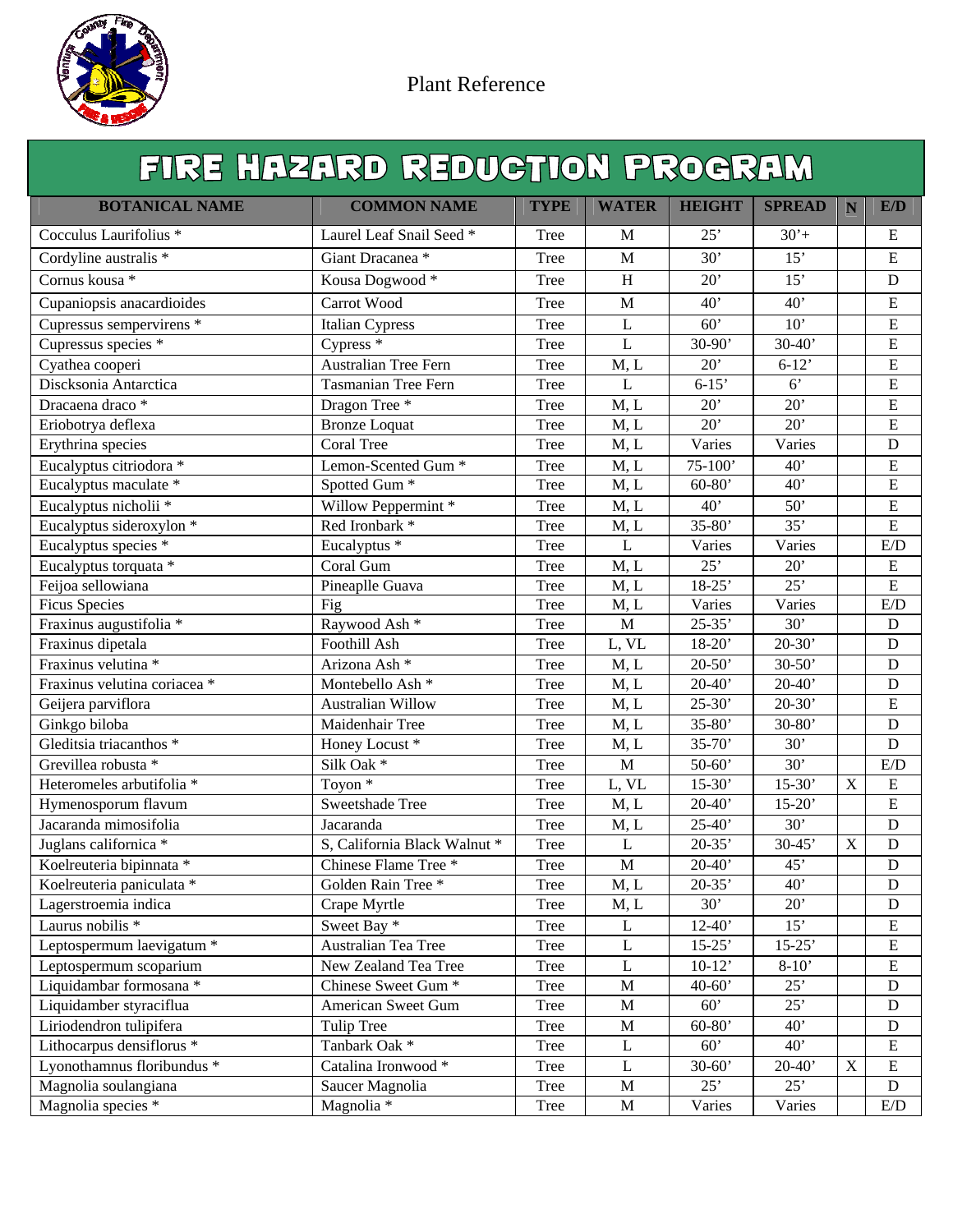

|                                | FIRE HAZARD REDUCTION PROGRAM        |             |                                 |                  |                  |                |                         |
|--------------------------------|--------------------------------------|-------------|---------------------------------|------------------|------------------|----------------|-------------------------|
| <b>BOTANICAL NAME</b>          | <b>COMMON NAME</b>                   | <b>TYPE</b> | <b>WATER</b>                    | <b>HEIGHT</b>    | <b>SPREAD</b>    | N              | E/D                     |
| Maytenus boaria                | Mayten Tree                          | Tree        | M, L                            | $30 - 50'$       | 30'              |                | ${\bf E}$               |
| Melaleuca leucadendra *        | Cajeput Tree <sup>*</sup>            | Tree        | $\mathbf{L}$                    | $20-40'$         | 25'              |                | ${\bf E}$               |
| Melia azedarach *              | Chinaberry *                         | <b>Tree</b> | ${\bf L}$                       | 30'              | 30'              |                | ${\bf D}$               |
| Metasequoia glyptostroboides * | Dawn Redwood *                       | Tree        | H, M                            | 80'              | 40'              |                | ${\bf D}$               |
| Metrosideros exelsus *         | New Zealand Christams *              | Tree        | L, VL                           | $\overline{30'}$ | 30'              |                | ${\bf E}$               |
| Morus Alba                     | White Mulberry                       | <b>Tree</b> | M, L                            | $20 - 60'$       | $30 - 50'$       |                | $\mathbf D$             |
| Musa species                   | Banana Palm                          | Tree        | $\, {\rm H}$                    | Varies           | Varies           |                | ${\bf E}$               |
| Olea euopea <sup>*</sup>       | Olive                                | <b>Tree</b> | L, VL                           | 35'              | $20 - 30'$       |                | E                       |
| Parkinsonia aculeate *         | Jerusalem Thorn <sup>*</sup>         | Tree        | L, VL                           | $15-30'$         | $15-30'$         |                | ${\bf D}$               |
| Phoenix canariensis *          | Canary Island Date Palm <sup>*</sup> | <b>Tree</b> | L                               | 60'              | 50'              |                | E                       |
| Phoenix dactylifera *          | Date Palm                            | Tree        | $\overline{L}$                  | $\overline{80}$  | 15'              |                | ${\bf E}$               |
| Pinus brutia *                 | Calabrian Pine *                     | <b>Tree</b> | L                               | $30 - 60'$       | 30'              |                | E                       |
| Pinus canariensis *            | Canary Island Pine *                 | <b>Tree</b> | $\overline{L}$                  | $40 - 100'$      | $\overline{30'}$ |                | ${\bf E}$               |
| Pinus coulteri *               | Coulter Pine <sup>*</sup>            | Tree        | L                               | $30 - 60'$       | $25 - 40'$       |                | $\mathbf E$             |
| Pinus eldarica *               | Afghan Pine <sup>*</sup>             | Tree        | L                               | $30 - 60'$       | $25 - 40'$       |                | $\mathbf E$             |
| Pinus halepensis *             | Aleppo Pine*                         | Tree        | $\overline{L}$                  | $30 - 60'$       | $25 - 40'$       |                | $\mathbf E$             |
| Pinus pinea *                  | Italian Stone Pine *                 | <b>Tree</b> | $\mathbf{L}$                    | $40 - 80'$       | $30 - 50'$       |                | ${\bf E}$               |
| Pinus radiate *                | Monterey Pine *                      | Tree        | $\mathbf{L}$                    | $60 - 80'$       | $20 - 35'$       | $\mathbf X$    | $\mathbf E$             |
| Pinus species *                | Pine Tree*                           | <b>Tree</b> | $\overline{L}$                  | Varies           | Varies           |                | ${\bf E}$               |
| Pistacia chinensis *           | <b>Chinese Pistache</b>              | <b>Tree</b> | M, L                            | 60'              | 50'              |                | $\mathbf D$             |
| Pittosporum phillyraeoides *   | Willow Pittosporum                   | <b>Tree</b> | L                               | $15 - 25'$       | $10-15'$         |                | ${\bf E}$               |
| Pittosporum rhombifolium *     | Queensland Pittosporum               | Tree        | M                               | $15 - 35'$       | 25'              |                | $\overline{E}$          |
| Pittosporum undulatum *        | Victorian Box *                      | Tree        | M                               | 25'              | 25'              |                | $\overline{E}$          |
| Platanus acerifolia            | <b>London Plane Tree</b>             | Tree        | $\mathbf{L}$                    | $40 - 80'$       | $30-40'$         |                | ${\bf D}$               |
| Platanus racemosa              | California Sycamore                  | Tree        | $\mathbf{L}$                    | $50 - 100'$      | $50-100'$        | $\mathbf X$    | $\mathbf D$             |
| Podocarpus gracilior           | Fern Pine                            | Tree        | $\mathbf{M}$                    | 60'              | 60'              |                | ${\bf E}$               |
| Podocarpus macrophyllus *      | Yew Pine                             | <b>Tree</b> | M                               | $\overline{50}$  | 45'              |                | E                       |
| Populus fremontii *            | Fremont Cottonwood *                 | <b>Tree</b> | M                               | $40 - 60'$       | $40 - 60'$       |                | $\mathbf D$             |
| Prosopis glandulosa            | Honey Mesquite                       | Tree        | L, VL                           | $25 - 30'$       | $25 - 30'$       |                | $\mathbf D$             |
| Prosopis juliflora             | Mesquite                             | Tree        | L, VL                           | $40-50'$         | $40 - 50'$       | $\mathbf X$    | ${\bf D}$               |
| Prunus ilicifolia *            | Hollyleaf Cherry *                   | Tree        | $\overline{\text{L},\text{VL}}$ | $15 - 30'$       | $15 - 30'$       | $\overline{X}$ | $\overline{\mathrm{E}}$ |
| Prunus lyonii <sup>*</sup>     | Catalina Cherry *                    | Tree        | L, VL                           | $20 - 45'$       | $30'+$           | X              | ${\bf E}$               |
| Prunus species & cultivars     | Cherry                               | Tree        | Varies                          | Varies           | Varies           |                | E/D                     |
| Punica granatum                | Pomegranate                          | Tree        | $\mathbf{L}$                    | $12 - 18'$       | 20'              |                | D                       |
| Pyrus calleryana *             | Callery Pear *                       | Tree        | L                               | $25 - 50'$       | $25 - 50'$       |                | ${\rm D}$               |
| Pyrus kawakamii                | Evergreen Pear                       | Tree        | L                               | $20-25$          | $20-25$          |                | ${\bf E}$               |
| Quercus agrifolia              | <b>Coast Live Oak</b>                | Tree        | L, VL                           | $30 - 70'$       | $70+$            | X              | E                       |
| Quercus chrysolepis            | Canyon Live Oak                      | Tree        | M, L                            | $30 - 60'$       | $20-60'$         | $\mathbf X$    | $\mathbf D$             |
| Quercus douglasii              | <b>Blue Oak</b>                      | Tree        | $\mathbf M$                     | 50'              | 50'              | X              | $\mathbf D$             |
| Quercus engelmanii             | Engelmann Oak                        | Tree        | $\mathbf L$                     | 60'              | 60'              | $\mathbf X$    | ${\bf E}$               |
| Quercus ilex                   | <b>Holly Oak</b>                     | Tree        | $\mathbf M$                     | $40 - 70'$       | 40-70'           |                | ${\bf E}$               |

Quercus kellogii California Black Oak Tree M 30-80' 60' X D Quecus lobata <br>
Valley Oak Tree L, VL 70'+ 70'+ X D<br>
Quercus palustris Pin Oak Tree H, M 50-80' 5-70' D Quercus palustris Pin Oak Tree H, M 50-80' 5-70' D